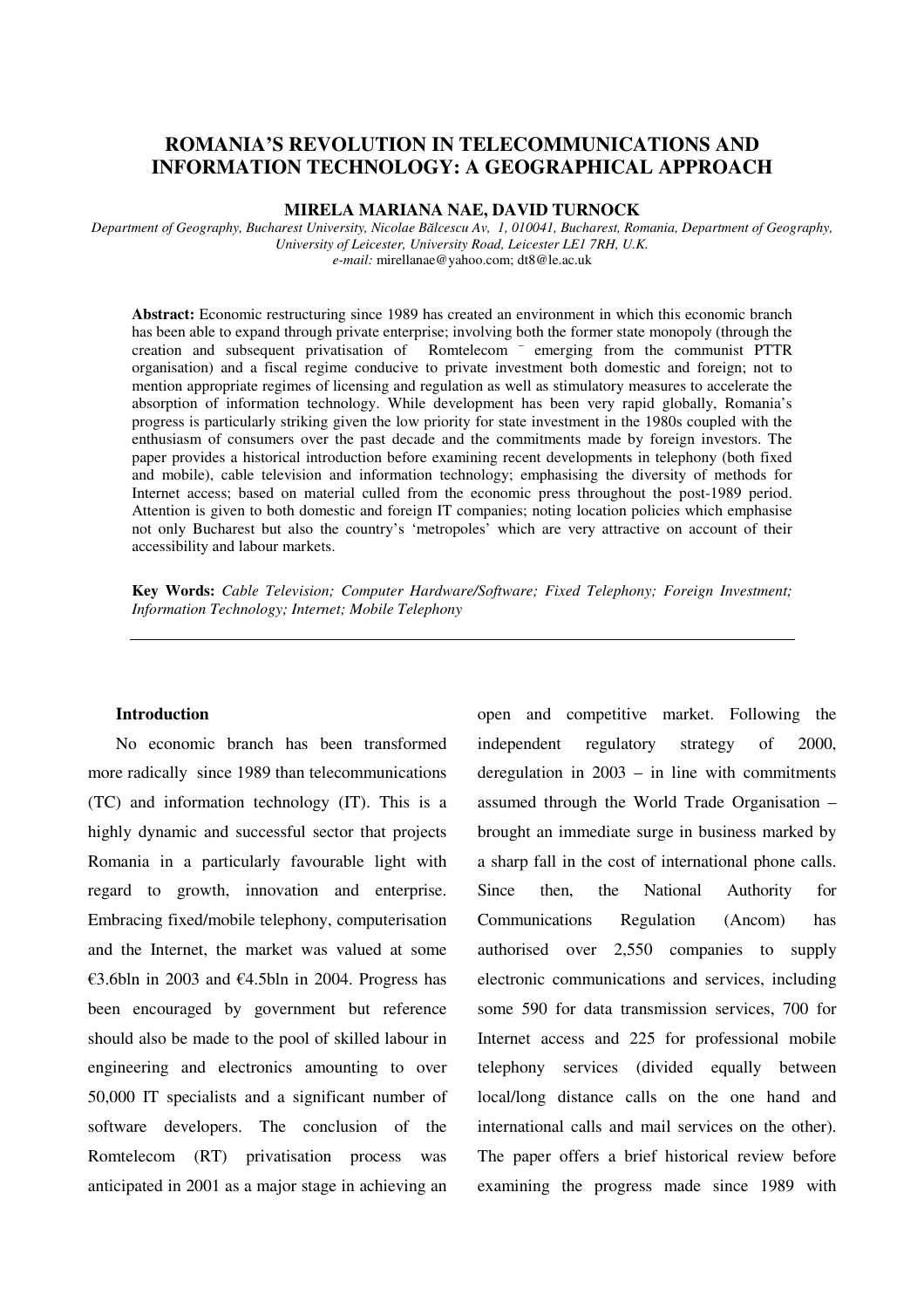particular attention to fixed and mobile telephony, cable television and information technology. There is little previous work to draw on since the topic is very much a 'Cinderella' subject in geography: it usually receives scant attention in textbooks on Romanian economic geography and even those dedicated to transport matters. The paper has therefore been based heavily on the economic press which has been monitored throughout the post-1989 period to provide a balanced picture illustrated with a range of examples.

#### **A Historical Note**

For centuries it was the postal system that provided the basis of the communication system and in the Romanian lands there were notable improvements to the service under Alexandru Ipsilanti in 1775 (establishing a state post, made available for private use in 1790) and Prince Cuza in 1865-6 (with the first post/telegraph law and the organisation of a rural post). By this time the post involved a 'staţia' network whereby each 'căruţă de poștă' could change horses; while some 2,900kms of telepgraph lines (with some 50 stations) were available by 1870, thanks to the energy of Cezar Librecht who managed the business from 1864 (following the union of Moldavia and Wallachia in 1859). Telegraphy originated in the Principalities at the time of the Crimean War (1853) when the Austrians were allowed to extend their Sibiu-Brașov link to Bucharest (also from Bucharest to Craiova and from Ploiești to Brăila and Galaţi) while French signallers under Capt. Lamy worked from Bucharest to Giurgiu and Ruse. In the same year the Austrian system linking Vienna with Bucovina was extended through Moldavia to Iași (Boicu 1955; Perciun 1990). Further expansion was very strongly influenced by the railway which was also developing at this time (Cebuc & Mocanu 1967; Marinescu 1995) and clearly had a bearing on Romania's independence in 1877 through the importance of communications for the military campaign in northern Bulgaria. Meanwhile the telephone arrived in the present Romanian territory at Timișoara in 1881-2; while Bucharest, which acquired a telephone exchange for government use in 1889 (made available to the public the following year), became part of an inter-urban system linked with Brăila and Galați in 1890 (with public use following in 1893): part of a process of transferring technology to the European periphery (Jensen & Rosegger 1978). Meanwhile in 1890 railway engineers A.Cottescu and M.H.Romniceanu installed a central control system ('aparat cu telecomandă centralizată') at Buftea (Bălan & Mihăilescu 1985, p.210). Bucharest to Ploiești and Sinaia was another early inter-urban telephone link before the rail-based system was extended nationally and internationally to reach Budapest via both Brașov-Cluj-Oradea and Craiova-Orșova-Szeged, as well as Vienna via Burdujeni (Suceava). The service was a state monopoly, grandly projected by a palatial headquarters building in Bucharest in 1899.

Unified systems for administration and defence (as well as public use) were the immediate gaol after the First World War when military applications were crucial to the military successes in Vrancea. The achievement of national unity created a greatly enlarged system which in 1926 comprised some 18,400kms of telegraph/telephone lines, including the submarine Constanţa-Pera (Istanbul) cable of 1905 (when the Berlin-Bucharest-Constanţa line was also finished) and the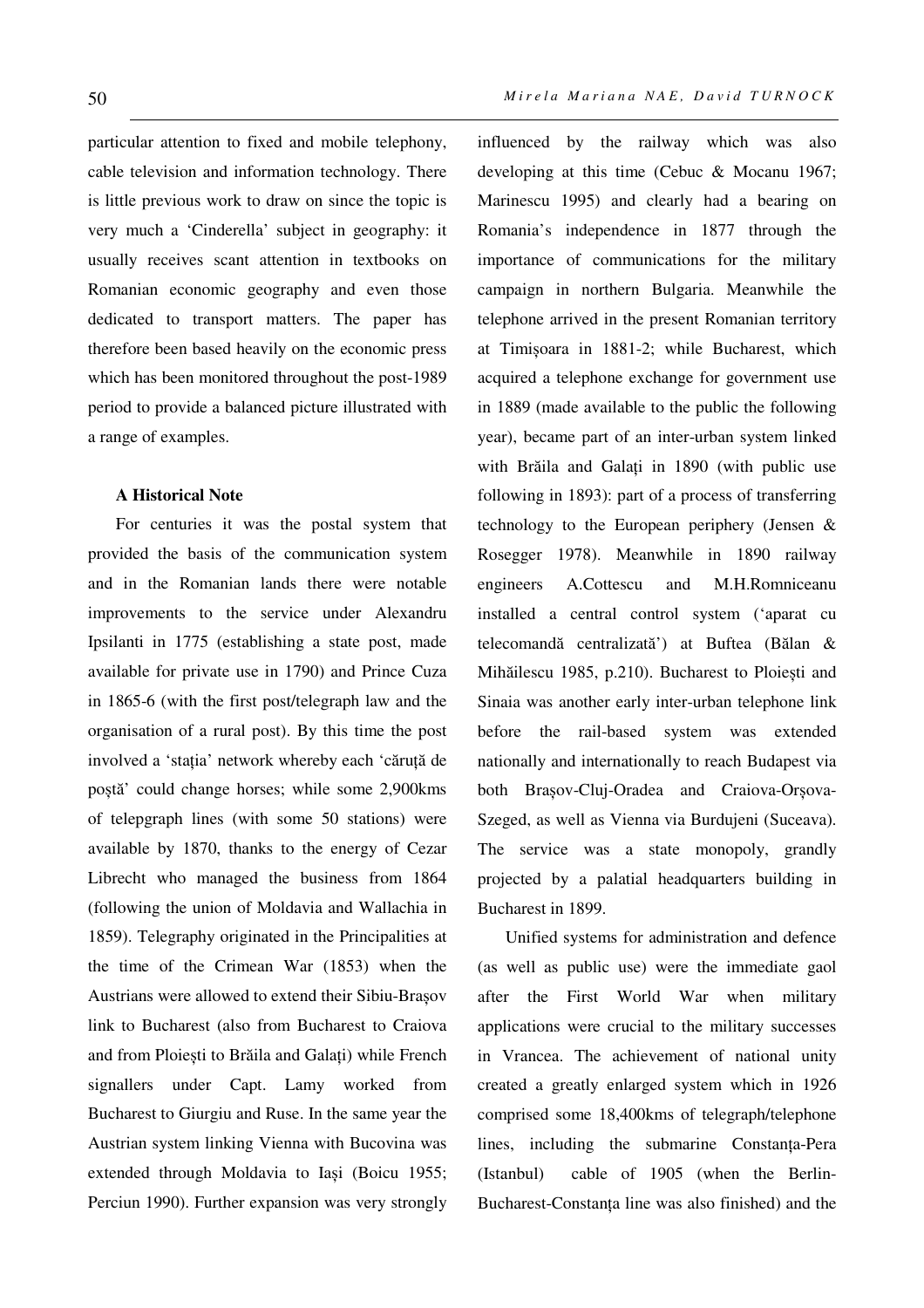subfluvial Piua Petrii-Hârșova line of 1925 (Enciu 1984, p.299). The Liberal philosophy of selfsufficiency was modified by acceptance of foreign capital by 1930 in the shape of the concession awarded to the American-owned ITT Company (preferred to Ericsson and Siemens & Halske) which operated in Romania as 'Societatea Anonimă Română de Telefoane' (SART). Automatic exchanges that had made an appearance from 1927 were now extended to 13 major provincial cities (and Sinaia) during the 1930s with Bucharest's 'Palatul Telefoanelor' of 1933 symbolising the completion of telephone automation in the capital. An interurban system connecting the "judeţ" centres provided for a rapid increase in such calls from 3.0 to 11.8mln during 1931-43. There were also international telephone links with the allied capitals of Belgrade (via Pitești, Orșova and Baziaș); Prague (via Cluj, Bistriţa, Vișeu and Sighetul Marmaţiei) and Warsaw (following the same route to Vișeu and thence to Stryj and Lwów via Muntele Copilași). Underground cabling was another innovation which was completed between Bucharest and the Polish frontier north of Cernăuți as well as the loop connecting Bucharest, Brașov, Câmpulung and Târgoviște; also the Anina-Reșița area, the Bucegi chalets and a number of spas including Slănic (Moldova). Defence considerations were very much tied up with the Carpathian routes and where resources were insufficient for the completion of new railway projects new TC links were achieved e.g. Brașov-Buzău and Orșova-Moldova Nouă. The Hungarian frontier was a particular concern reflected by the 1927–8 fortification plan implemented from 1937 including new railway communication with Oradea from Hunedoara which was also meant to serve an economic function in

terms of energy and manufactures (Turnock 2004). The military importance of TC was amply demonstrated once more by the successful advances into Bessarabia, Bucovina and Transnistria in 1941- 2 and the support of the Soviet advance in Hungary and Slovakia in 1944-5.

Under communism automatic exchanges were slowly extended in the urban sphere although it was the Third Five Year Plan (1961-5) that launched the interurban system using underground cables and radio-relay (Enciu 1984, p.417): by the 1970s special 'inter-urban' call boxes were provided at post offices in the main cities with direct dialling to cities in the network. Rural systems using manual exchanges that were first provided on a significant scale after 1918 were now extended. And by 1965 there was a ministry dedicated to post and TC with a network of PTTR regional offices (and a county structure from 1968). Growth of manufacturing capacities was a priority and reference should be made to the 'Staţia de sol' at Cheia in Mâneciu commune (Prahova) in 1976 for international TC linked with Intelsat: the antenna 12m in diameter was made domestically by IPMPB (Pitești) under Japanese licence. And another notable achievement was the system of TV/radio/radio-relay stations that followed the launch of TV in 1956: three Carpathian stations (completed by 1975) were particularly challenging: Coștila (at 2,490m in the Bucegi Mountains) in 1966-8 (after the first station in 1960) and three others: Harghita (at 1,600m in the range of that name), Rânca (at 1,600m in the Parâng) and Gozna (at 1,450m in the Semenic Mountains) (Iordănescu & Georgescu 1986, II pp.151-68). However the capacity for fixed telephones always fell far short of demand, with international calls both complicated and expensive.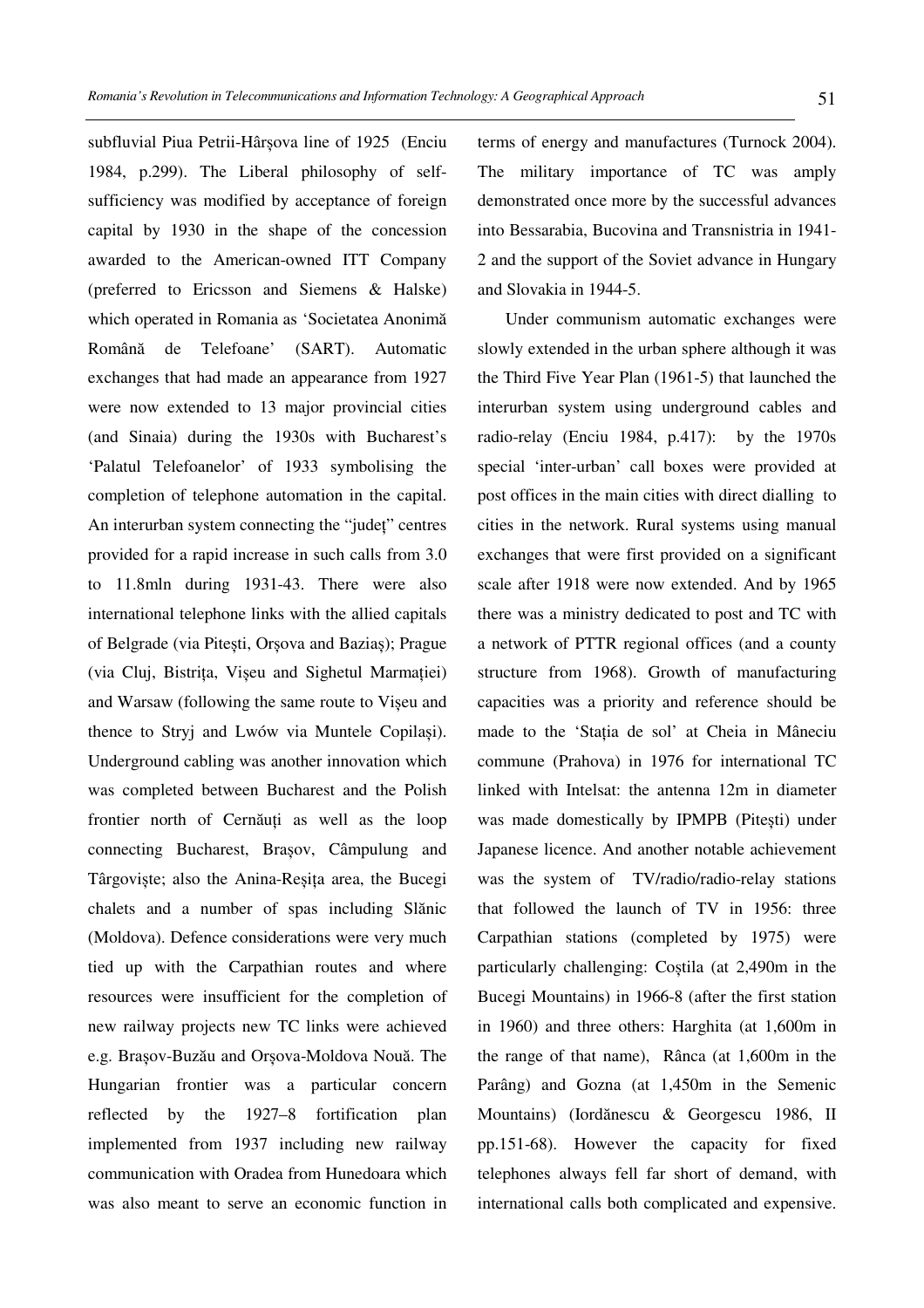TC was certainly a branch that helped portray the central planning system as an economy of shortages for it lay outside the privileged industrial sector that attracted consistently high priority. Although RT's copper network continued to grow, capacity was restricted in rural areas where the service was geared primarily towards the local authorities and many outlying villages were totally isolated.

### **FIXED TELECOMMUNICATIONS**

Romtelecom (RT) was formed in 1991 through the splitting of the old PTTR company (the state post/telegraph/telephone provider) but improvements were initially slow and non-local calls in rural areas typically required queuing at manual exchanges; while development was impeded across the region as a whole by political pressure to hold down prices (discouraging investment) and the 'strategic' nature of phone lines made for prejudice against foreign companies in the privatisation stakes. The outdated, costly and inefficient system was a drag on IT&C as a whole because it was not adapted to transmit large amounts of data. Moreover 85% of RT's old cables were made of lead: they were letting in water and deteriorating so much that replacement became essential. There was a growth in capacity from 180,000 new subscribers in 1996 to 450,000 in 1997, but this was biased strongly to urban areas and rural applicants in Călărași (for example) were still destined to wait up to 20 years for a connection given the then-current rate of progress scored. But rapid change occurred following 35% privatisation of RT in 1998 in favour of Greek Telecom (OTE) which became a significant regional player (with an important stake in Telecom Serbia). OTE succeeded after the competition was reduced to STET (Italy) when French and German companies pulled out; giving rise to conspiracy theories about secret agreements to get the buying price down! Under the deal, giving OTE the right to acquire 16–35% more of the company in the second round (when its holding actually increased to 54%, while government retained 46%), capacity growth of over 500,000 new phones per annum was expected, along with a national data infrastructure including integrated services (ISDN) and Internet access; with a particularly fast expansion in Bucharest. 98% of the system is now automatic and 71% digitalised through optical fibre cable or radio relay.

 The total number of fixed subscribers reached 4.21mln in 2002 and 4.39mln in 2004–5, although many found phone cards expensive and difficult to obtain. Profits reached  $\epsilon$ 107mln (5.0%), but a sharp dip from 2000–1 (attributed to losses of €58.7mln in OTE's mobile branch: Cosmorom) made for uncertainty over the company's desire to buy the state's remaining 35% stake in the second round of privatisation (a crucial element in the Năstase government's ITC policy based on an open and competitive market). But despite rising subscriptions to generate capital after privatisation – and the pressure of impending deregulation (see below) – it was more than an overnight job to modernise and expand, with just 3.2mln subscribers in 1998 (roughly in line with the regional average of a quarter of all households: well above Albania's 5.0% but below the northern states – and Bulgaria – with over 30%). Moreover only 1.2mln subscribers were connected to digital exchanges. While the government wanted \$3.4bln spent over 10 years, OTE planned to invest \$2.7bln in updating RT over five years (from 1999) with digital systems increasing from 40% to 70% by 2002 and quicker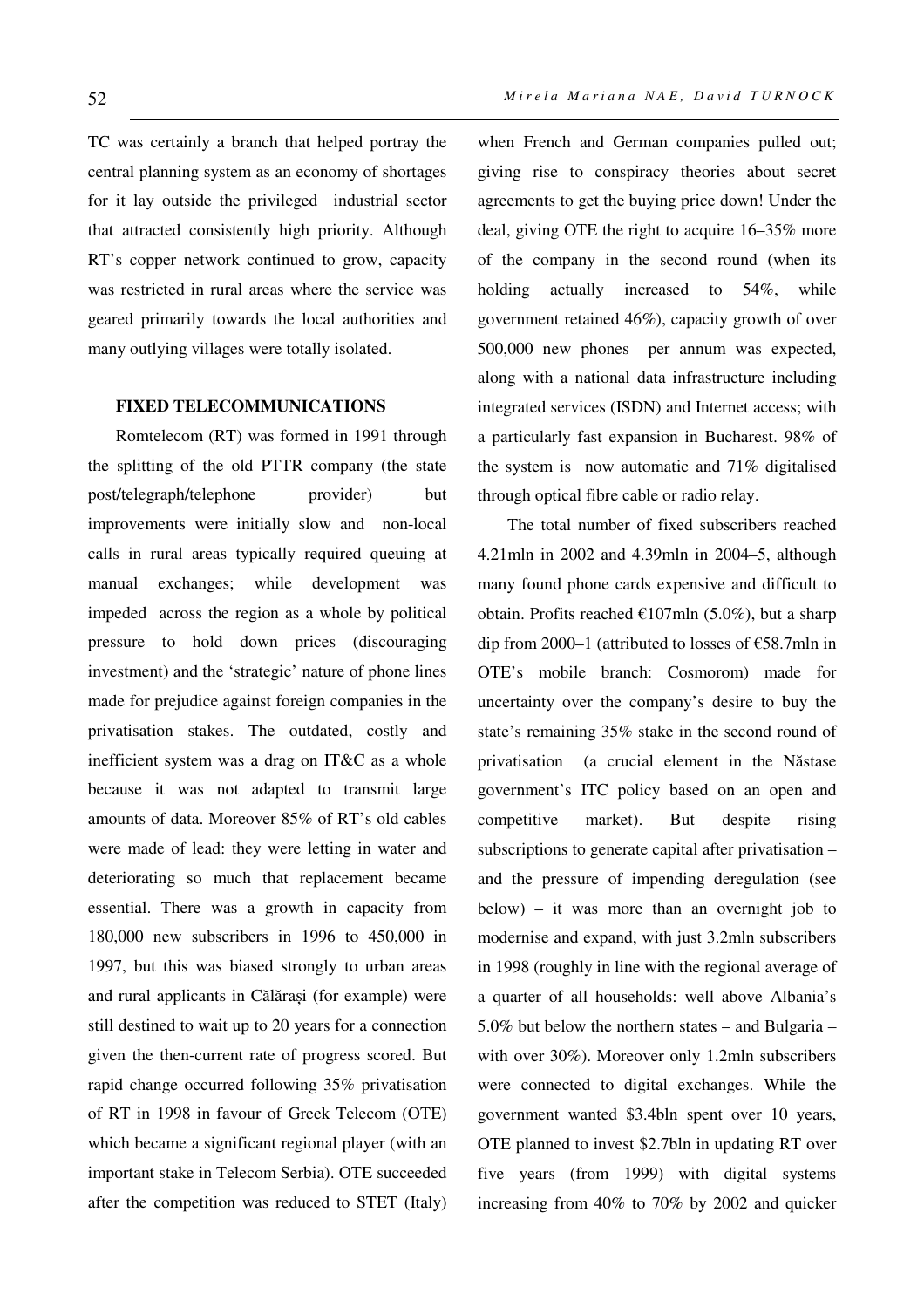connection for the many applicants waiting in the rural areas. OTE envisaged that over two years, two public phones (working with cards) would be provided in each locality of over 1,000 population with similar provision for villages of 500–1000 people during the third year and one phone for each villages of 100–500 people in the fifth year. Of the 750,000 applications outstanding at privatisation 600,000 were dealt with during 1998. And in a bid to solve the problem of some 3,700 rural localities with no telephone links at all, a crash programme was launched in 1998 to install Intrarom-type public phones with Nokia 10 adapters to harmonise with old cabling. Meanwhile employment was to be reduced from 50,000 to 30,000 by 2002; the actual figures being 43,000 in 1998, 23,800 in 2003 and 18,100 in 2004: 240 phone lines per worker compared with 300–500 in Western Europe.

#### **Digitalisation**

Based on optical fibre cable systems (crucial for increased capacity), this development lay at the core of modernisation for fixed telephony and IT. But by the end of 1995 RT had laid only 1,800kms along the main routes between Arad, Timișoara and Constanţa with branches to Bacău, Brașov, Cluj-Napoca (henceforth Cluj), Craiova and Galați. There were also local optical fibre rings round leading centres by 1995; as well as seven high capacity digital transit centres and 34 local digital centres by 1996. The consultancy company Dofrecom (France) drew up a post-privatisation development programme for 10,000kms of cable in cooperation with North American partners: AT&T and Sprint (USA) and Telecom (Canada). The aim was also to replace old equipment – taking 20lei (old currency ) pieces – over four to five years with

new phones taking prepaid magnetic cards. New Telcor sets were imported from South Africa in the early 1990s, but the intention was to change to equipment provided by the Romanian-Greek company Intrarom in 1996. In fact RT invested €500mln in new Alcatel and Ericsson equipment to upgrade to the Next Generation Network (NGN) for faster web surfing and new data and voice services. Starting in 2001 RT provided telephony services through the Internet intermediary, with investments for high speed transmission incorporating data, voice, video and Internet services. And very significantly the cost of long-distance and international telephone calls was reduced following deregulation. The digitalisation rate crept up to 55% in 2000 (though still below Macedonia's 61%; not to mention the rates of over 70% in Bulgaria, Czech Republic and Hungary and Poland's 97% level). However the Romanian level approached two-thirds in 2002: 80% in Bacău, Covasna, Harghita and Neamt counties compared with a below-average performance in Bucharest and Giurgiu. RT also took over the Artelecom Internet service provider.

*International Digital Links.* The Black Sea Fibre Optic Submarine Cable System (KAFOS) is a joint venture between the national operators in Bulgaria, Romania and Turkey and Deutsche Telecom first mentioned in 1995–6: a 600km submarine cable connects Istanbul, Varna and Mangalia with Moldova linked through Romania. It cost \$27mln and became operational during 1997; aiming to improve international connections with the rest of the world (a China-Turkey link was discussed back in 1995). Meanwhile a line between Bucharest and Sofia gave Romania links with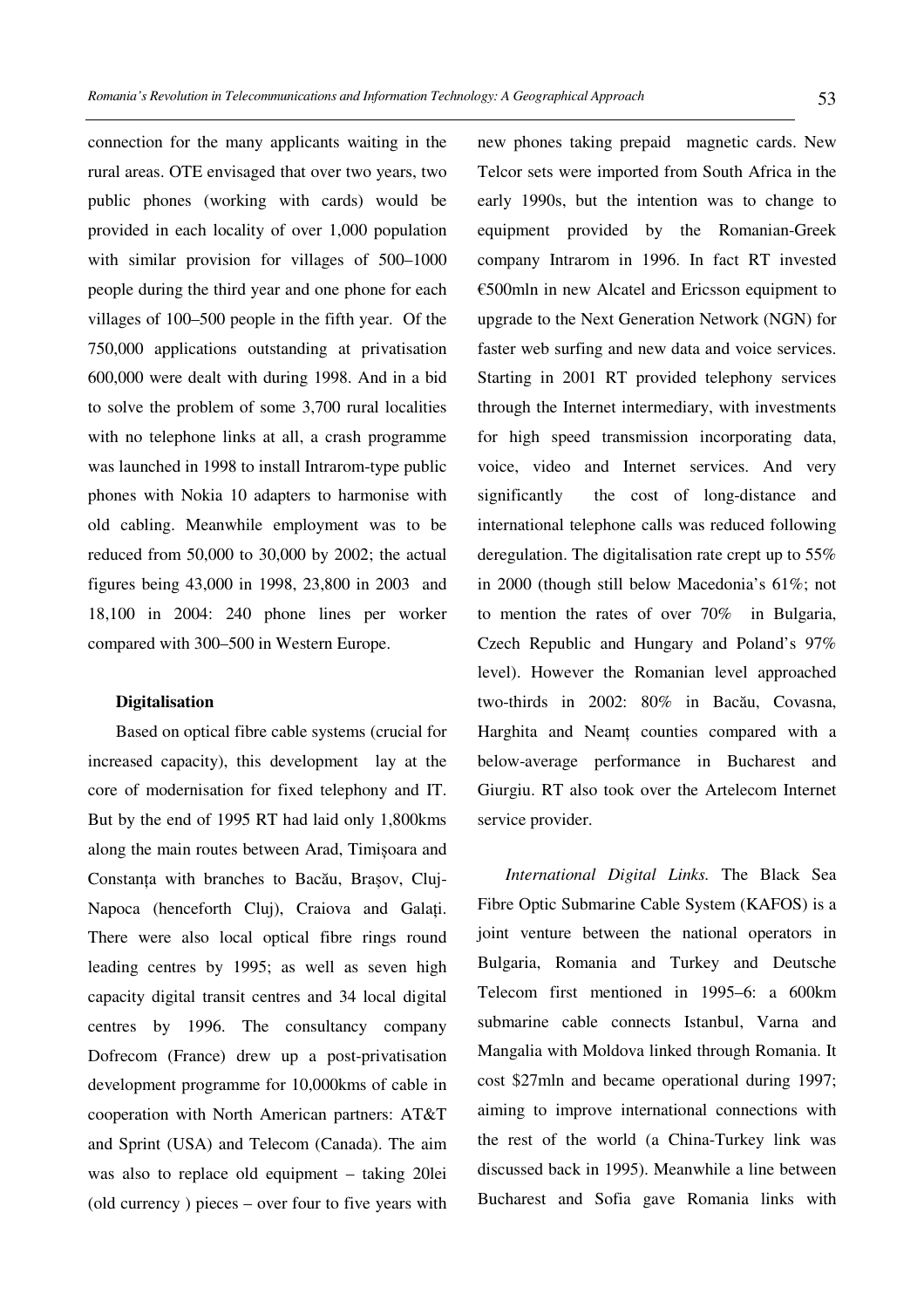Athens and Thessaloniki while providing Bulgaria with links to Ukraine and Central Europe. A local Balkan network was also under consideration in 1995 to connect Istanbul and Sofia with Skopje, Durrës and Bari; while in 2002 Romania and Bulgaria planned two more land connections by 2006 as well as the Calafat-Vidin bridge: again indicating initiative among Balkan states to coordinate their TC infrastructure to improve links with EU. These wider links involve Trans Europe Lines (TEL) with a 14,000km system serving Austria and Germany, extended to the Czech Republic, Hungary, Poland, Slovakia and Slovenia in 1994 with the Baltics, Belarus, Bulgaria, Croatia, Moldova, Romania and Ukraine to follow during the later 1990s. Trans-European Telecommunications (TET) link Bulgaria, Czech Republic, Cyprus, Greece, Hungary, Romania, Slovakia with national sub-networks with access points at Athens, Brno, Bratislava, Budapest, Bucharest, Nicosia and Sofia. The network ensures digital connectivity via submarine cables and other optical fibre systems from overseas countries to connect Western and Northern Europe with Southern and Eastern Europe and the Middle East.

## **The Rural Scene**

This section highlights the special problems in the rural sector for – despite the persistence of obsolete technologies beyond 2000 – the process of improvement is now quite rapid; involving new digital exchanges and local loops installed in conjunction with the long distance cables (sometimes ahead of the national network). The new exchanges are generally in the towns but with some in rural areas (e.g. Bumbești Pitic and Hurezani in Gorj in 1998). Local improvements in Dobrogea and Galaţi were secured by the cable laid across the Danube by Ericsson TC Romania, working since 1996 on 1,800kms of optical fibre cable in Moldavia and the south. In the Carpathians links were extended from the Jiu valley to the resorts of Parâng and Straja in 1998. But costs are high and the infrastructure was not always commercially viable. In 2002 the government announced the spending of \$7–8bln over 15 years on a programme sponsored by the World Bank and EBRD for half a million new telephone lines and digital systems and the then IT&C minister (Dan Nica) indicated that 'dominant operators' on the Romanian telecoms market might have to pay a percentage of their gross revenues to a fund for the 'telephonisation' of depressed, isolated areas.

*Foreign Capital* has played a very significant role, sometimes acting benevolently through social policy. South Korea helped to modernise the telephone system in the Apuseni Mountains with investment starting in 1997 for an optical cable loop from Alba Iulia to Câmpeni, Baia de Arieș and Aiud with capacity for 30,000 subscribers. The cable was followed by the installation of radio stations to operate a system known as Code Division Multiple Access (CDMA) Wireless Local Loop (WLL), anticipated in 2002. In this way the project extended up the Arieș valley to Gârda where the programme was first inaugurated. The project was financed by a 30-year, low-interest \$12mln loan by South Korea's Import-Export Bank (10 years grace and a reimbursement period of 20 years) with cofinancing from RT and other sources to create a total financial package of \$17mln. In another project in 1998, RT and Lockheed Martin Telecommunications agreed a joint venture to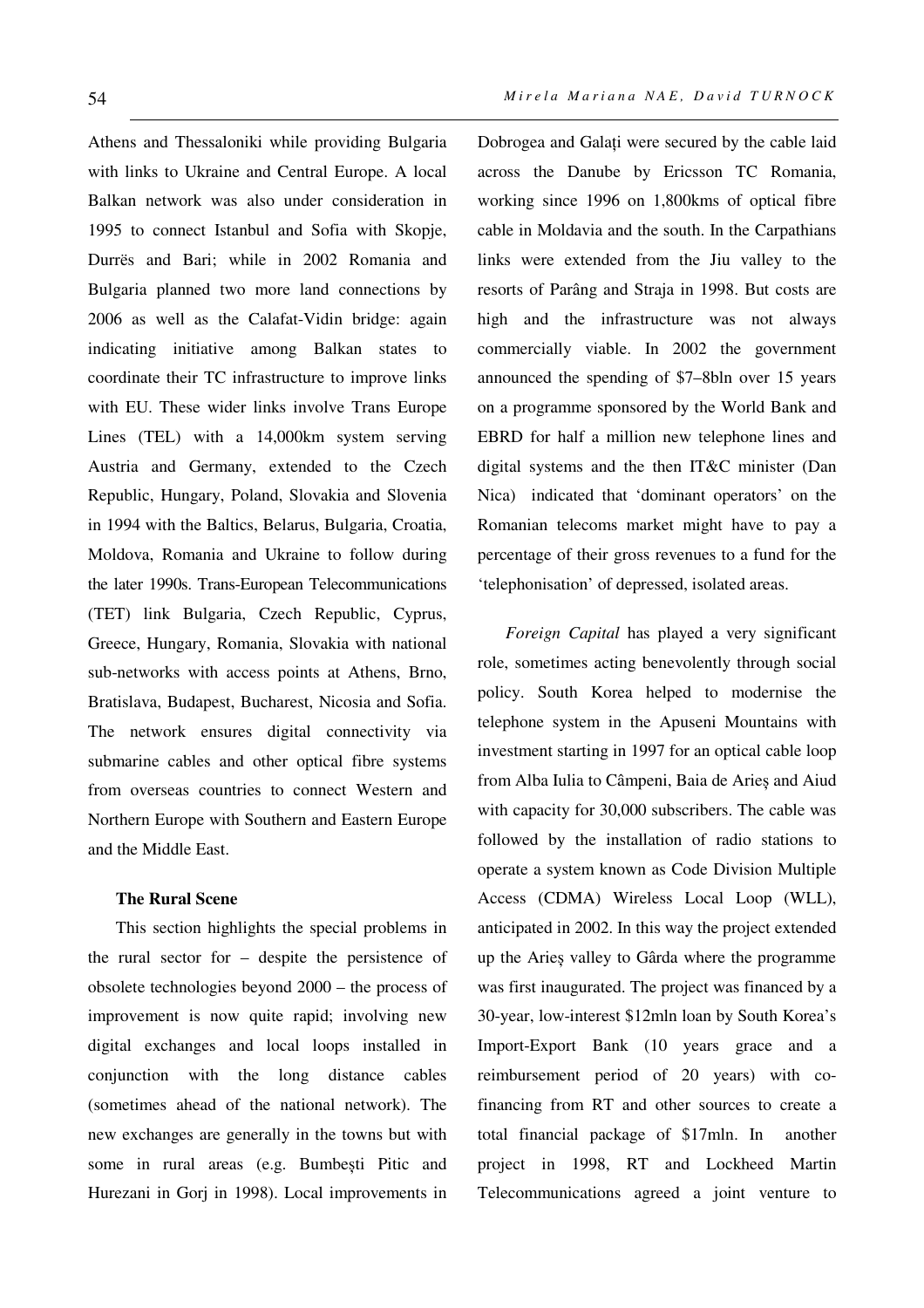extend basic telephony to rural areas through satellite-based systems, using VSAT terminals to connect 3,000 villages. Upgrading in the Danube Delta was then realised in 2003 on the basis of the radio waves system installed at Mahmudia, Murighiol, Crișan, Mila 23 and Maliuc, with similar installations to follow elsewhere in the delta. Exchanges were also upgraded in Babadag and Măcin in 2000. Finally, under a contract valued at €40mln Ericsson (Sweden) delivered software for the national 112 system for emergency calls – arising out of the telecomms chapter for EU accession – first operational in Bucharest-Ilfov and in Brașov, Constanţa, Ialomiţa and Prahova at the end of 2003; also the equipment necessary for the connection of exchanges and despatching agents. As an integrator Ericsson cooperated with Motorola Israel and with Romanian firms providing specific equipment and solutions.

#### **Liberalisation of Telecomms**

This reform in 2003 (coinciding with a new dialling number scheme) meant that Romanians could choose their operator, while the operating companies could select the best connection solutions and provide their own international fixed communication services. The hope was that competition would extend fixed telephony to half of all Romanians in 10 years compared with a fifth in 2002. It came at a time of technological convergence involving the Global System for Mobile Communications (GSM), Demand Assignment Multiple Access (DAMA) as well as CDMA and broadband (BB): the UMTS (Universal Mobile Telecommunications System) involving cellular public mobile radio technology: the socalled 3G or third generation that has revolutionised business and paved the way for innovations such as science and technology parks where companies need only bring their own computer to engage with other facilities being provided by the park management. Liberation immediately triggered increased foreign investment and reduced tariffs (especially for international calls: a 'luxury' that became accessible almost overnight). At the end of 2004 RT's 4.53mln customers were complemented by 21,700 using 49 alternative land-line networks (of which 16 provided a national service while another 13 offered landline-mobile links and international services). These competitors emerged in late 2003 with the prospect of commercial battles in 2004 following the negotiation of 'interconnectivity' i.e. access to RT's local loops by Ancom with the responsibility to maximise benefits for users (diversity, quality and costs).

It was expected at this stage that OTE would increase its stake to 54% (with a rising share price at the time) but the state still holds 46% of RT and chose not to sell in 2007 despite a slightly lower price (though it is mooted that the new government will float its holding in 2009) But there is a threat to the company through the fall in subscribers since the peak of 2004: 3.96mln in 2005, 3.40mln in 2006 and 3.03 in 2007 (though higher than the 2.70 once feared, thanks to new management). Following \$1.0bln of investments since 1998 (most recently €400mln for upgrading and new equipment over three years starting in 2003). RT profits rose from €30mln in 2004 to €238mln in 2005 before falling to €55mln in 2006 with a loss of  $€21$ mln in 2007 (reflecting falling revenue from €894.8mln in 2006 to €871.9mln in 2007). There were however substantial regional variations in 2005 against a national average of 183.0 subscriptions per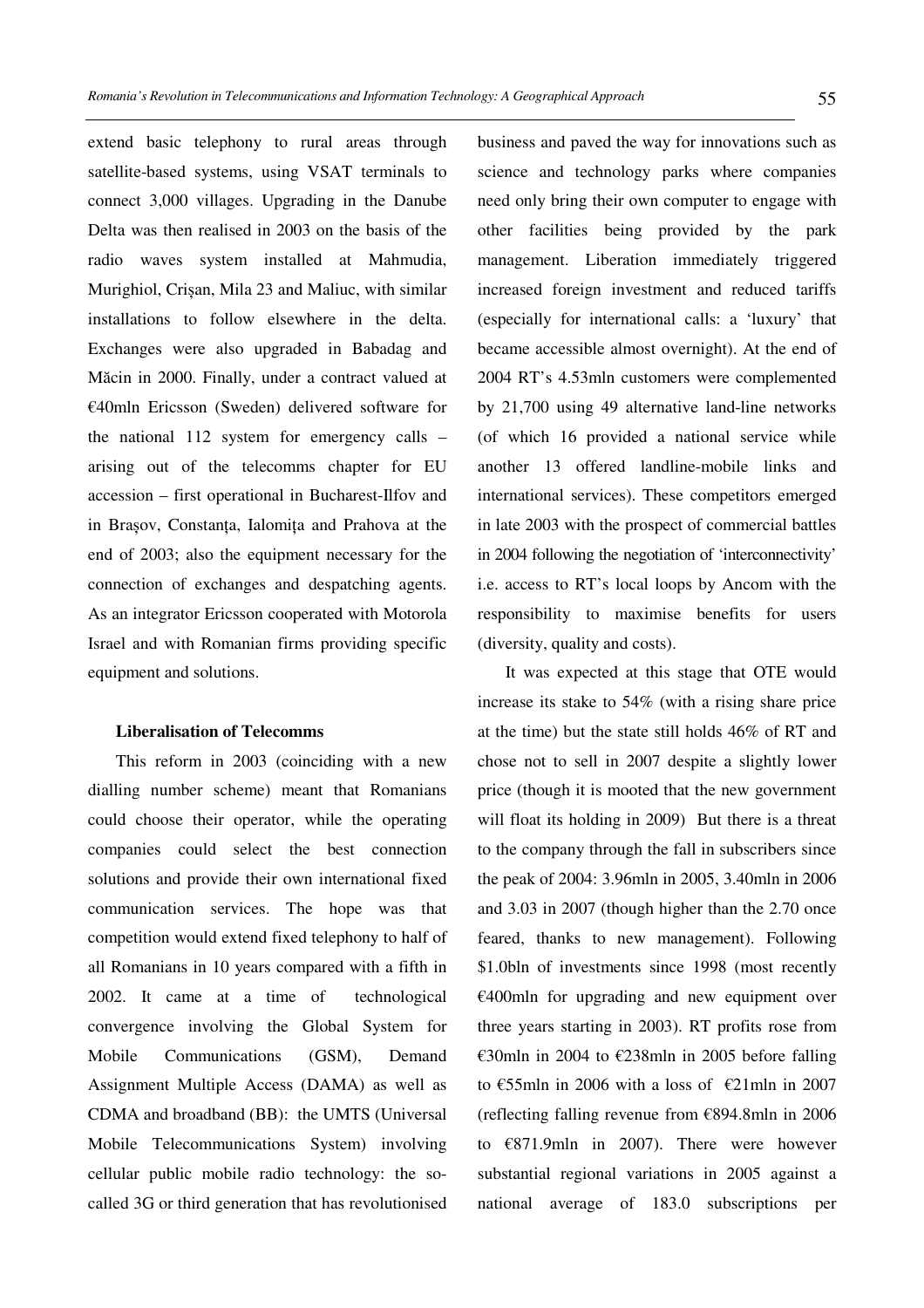thousand population: Bucharest (355.5) was way ahead of the Centre (197.5), West (194.4), South East (179.9) and North West (172.6), followed by the South (147.8), North East (138.1) and South West (132.1). In terms of total call time – 183.0min/pc on average – Bucharest scored 1,177.8 for the year compared with 489.6 for the West and 410.0 for the Centre; otherwise the rank order was the same: South East (179.9), North West (172.6), South (147.8), North East (138.3) and South West (132.1). But the regions may never catch up because the pent-up demand has now evaporated with the growth of mobile TC. After accelerating from 4.02%/yr during 1985–90 to 6.15% during 1990–7 (2.4 to 3.4mln customers) the rate slowed down to 4.72% during1997–2003 (3.4 to 4.2mln) and only 0.7% during 2003–5 (4.2 to 4.4mln). Meanwhile mobile users averaged a 121% growth during 1997– 2001 (0.2 to 4.6mln), overtaking fixed subscriptions in the latter year, and continued at a healthy 31.2% per annum during 2001–5 (4.6 to 13.3mln).

Within fixed telephony there is a 'battle of intelligence' in the software domain since the hardware – the local loops – remain with RT under the government decision taken in 2003 against sacrificing the 'fat calf' (perhaps in a bid to stabilise telephone charges in the run-up to the 2004 election). In 2006 alternative suppliers were responsible for 15% (0.65mln) of the country's 4.4mln access lines. RT innovation continues through a deal with Media Galaxy to distribute RT data/Internet services enabling customers to test equipment before buying BB connections. Magyar Telekom (part of Deutsche Telekom) offered its Eufonika service to RT subscribers (using the RT network to reduce national calls by a fifth and international calls by 40%). The current priority is

halting the drain of customers through new technology with the launch of an integrated landline/mobile service in collaboration with Cosmote although RT losses in this field rose from €27.7mln in 2006 to €34.5mln in 2007. However there was some compensation from Internet access, corporate data services and satellite TV with €500mln invested during 2005–7 to develop the 'ClickNet' BB Internet service and also to launch the satellite platform 'Direct to Home' (DTH) Dolce TV in 2006. RT also further reduced their workforce to 13,050 in 2005 and 10,000 by the end of 2008 (after previous massive reductions already noted) although they will still have twice as many employees as RCS&RDS and three times as many as Orange and Vodafone.

RT has thus been transformed and although it still dominates the fixed telephony market with a more competitive stance over local and international call charges, this is now a declining business and the company has diversified massively – with €500mln invested during 2005–7 at a time of falling profits – into mobile telephony through a 30% stake in Cosmote (formely Cosmorom), Internet services (through Click Net, currently offering high speed connection combined with computer games) as well as satellite TV competing with the DTH DigiTV and Focus Sat by RCS&RDS from 2004; also Digital Cable System (MaxTV) from 2005 and DTH Television Group (BoomTV) from 2006; not to mention data center facilities (CyberHost). These new services (especially BB) had attracted an estimated half million new customers by June, 2008. In addition RT now claims some 70% of all fixed telephone subscribers despite keen competition in (including a price-war that lowered charges significantly). Apart from RT the main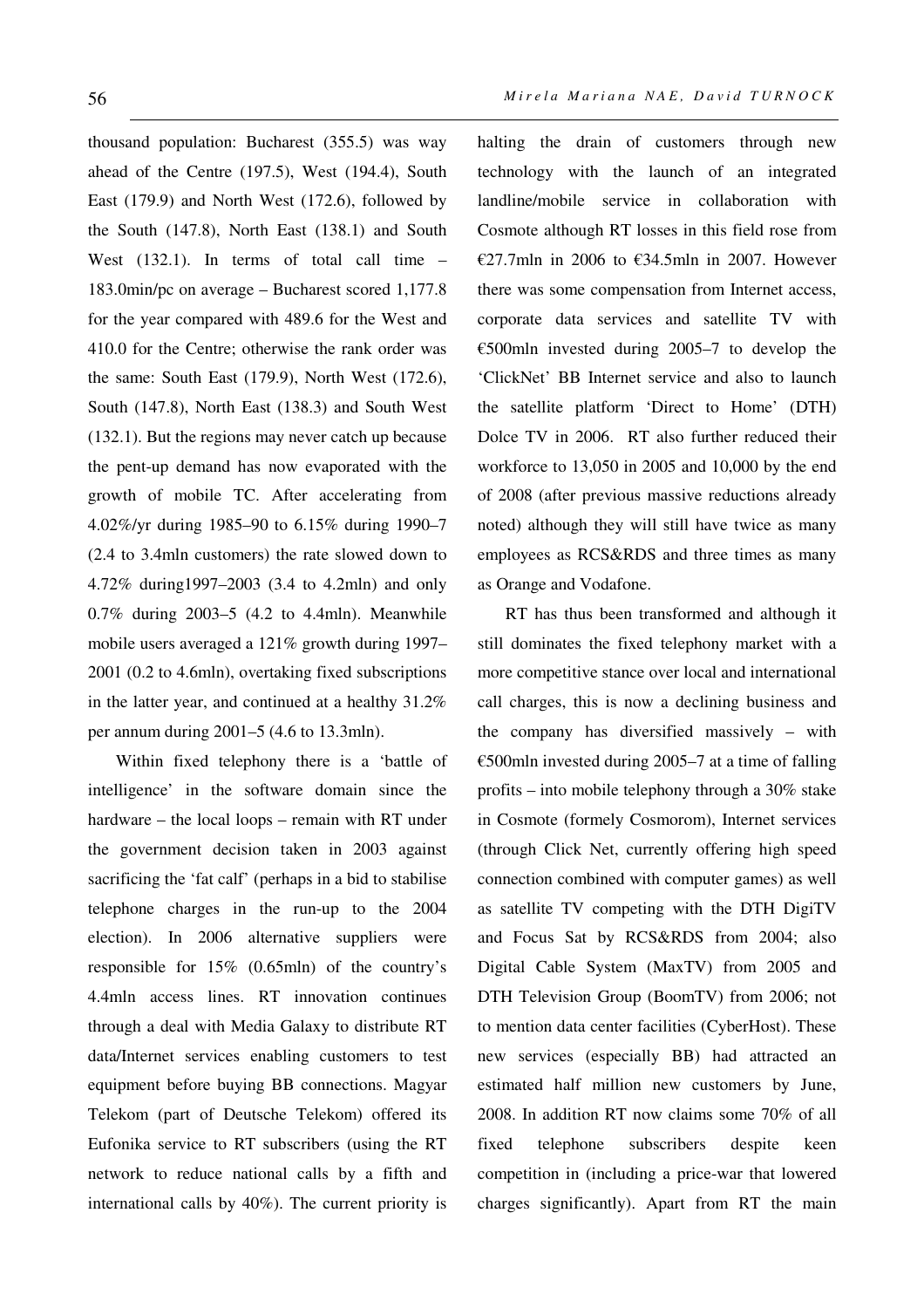players were RCS&RDS and the leading cable TV provider UPC Romania (who lost 100,000 cable customers but gained on the Internet, telephony, satellite TV and digital cable segments). Overall RT lost €21.1mln in 2007 compared with a profit of €55.2mln in 2006 (when revenue was €894.8mln). Fixed line customers declined from 3.40mlm to 3.03mln with losses while income from Internet access, data services and satellite TV offered some compensation. On this basis RT managed to increase its subscribers overall from 3.78mln in 2007 to 4.27mlm in 2008 because the loss of 56,000 fixed telephone subscribers (3.03 to 2.98mln) was offset by gains in the other domains (0.36 to 0.65mln for Click Net and 0.39 to 0.64mln for Dolce TV); with fixed telephony income declining from  $\epsilon$ 520mln to  $\epsilon$ 456mln while remaining the biggest contributor at 55%. RT had to lower its costs due to the RCS&RDS offer of free fixed telephony for its Cable TV customers while offering the first six months free to new subscribers in order to boost subscriber numbers late in the year. UPS were also expanding aggressively although RT is better known especially in rural areas and has generally adapted well to the new competitive environment: hence its large 'fixed' market share estimated at 70.7% according to Ancom; as opposed to 25.9% for RCS&RDS with a million subscribers and 2.8% (110,000 subscribers) for UPC – leaving just 0.6% (20,000) for other operators.

*Other Romtelecom Competitors.* Atlas Telecom Network Romania (part of the international group Atlas Telecom Network headquartered in Miama) attempted a national fixed data/voice service using Digital Enhanced Cordless Telecommunications (DECT): implanting radio cells so that fixed telephones may operate with limited mobility. A start was made in Oradea in 2002 with another 20 cities due to follow by 2005 (initially Bucharest, Brașov, Cluj, Constanța and Timișoara early in 2004) after signing an interconnectivity agreement with RT in mid-2003. There was an initial prospect of a \$40mln investment over three years from internal sources, but this was revised to  $€100$ mln (with loans and investment funds) in the hope of aggressive expansion with 2,300kms of FM cable and 6,000kms of copper telecom cable to gain a million clients for its service packages in three years. Meanwhile, through a \$350mln investment from the USA Telemobil launched CDMA services in Romania's large cities, with the prospect of reaching 95% of the population. This is a type of fixed telephony linked with Zapp (formerly Telemobil) that includes WLL technology giving customers access to a quick data transmission system. Reference should also be made to Romania Telecom Networks Services: a joint stock company licensed in 2003 to exploit the public network of data transmissions through packages by Rompac (part of the France Telecom Transpac Europe network): the main activity is developing and marketing a public network of data transmissions. Also Euroweb: a 2,500km optical/data transmission network with SDH equipment from China's Zhongxing TC Equipment Corporation (ZTE), comprising 14 nodes in Romania (e.g. Arad, Brașov and Oradea) including capacity for Hungary-Romania-Bulgaria-Turkey transit.

Radiocomunicații, a national company, entered the fixed phone market in 2003 with attractive tariffs for long distance calls after receiving a \$100mln US credit in 2001 to update and enlarge the Cheia (Prahova) digital platform that relays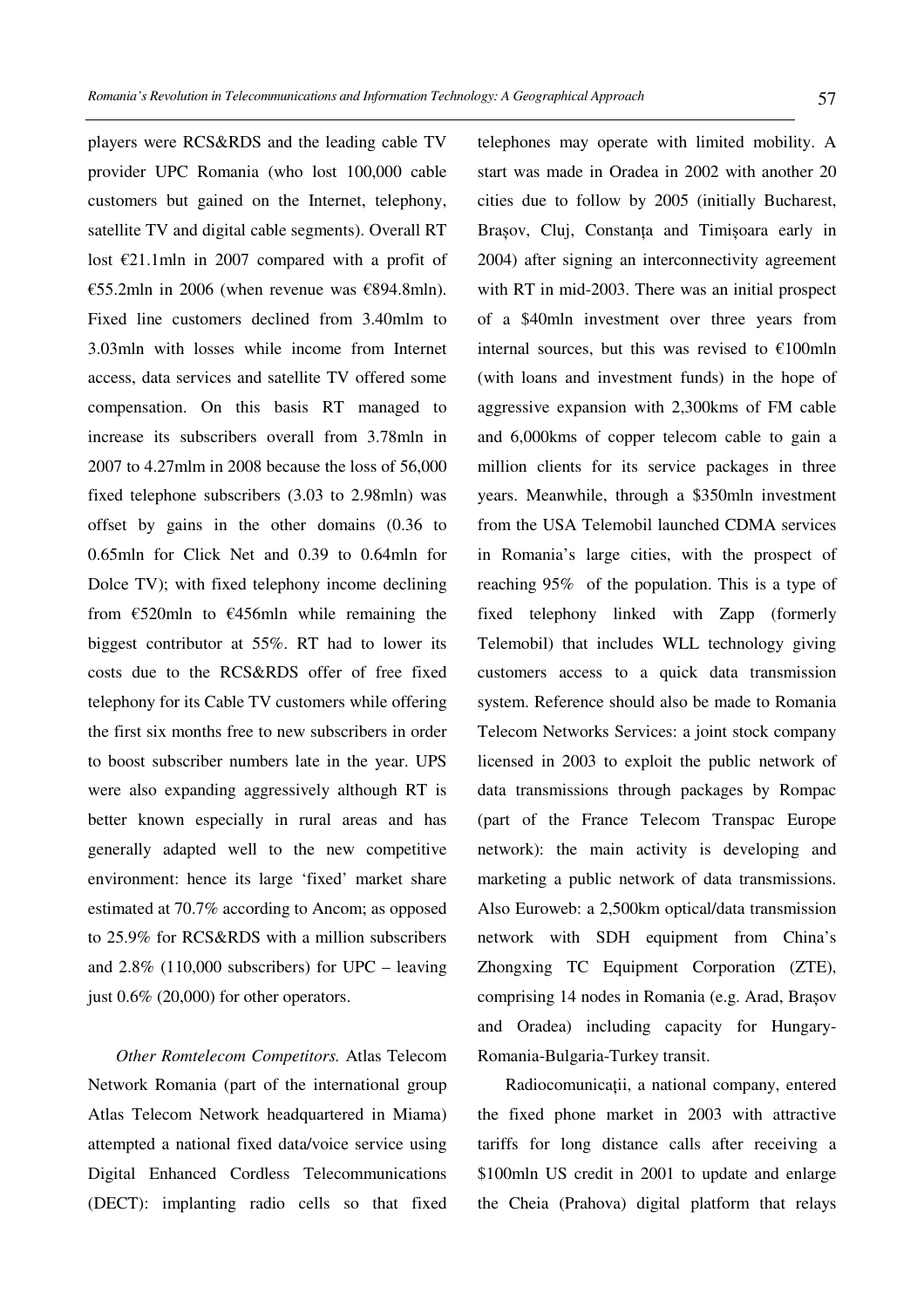simultaneously three TV channels with national coverage. DAMA equipment now facilitates integration into the international services network through satellite (Intelsat) and enables Romanian TV to reach USA and the diaspora. Development of a network to carry audio, video, data and Internet signals opened the way to sales of fixed phones and high-speed Internet and teleconferencing systems of high video quality with web support provided by a national radio network at 26GHz frequency (through a pilot project launched in Bucharest, that was extended to other towns). Cheia also provides a satellite TV link at lower prices, while in 2002 DAMA reduced telephone call costs, with possible access to rural regions through satellites. In 2004 this initiative led to the Rartel joint venture with Telespazio of the Finmeccanica Group to offer satellite TC services including a  $E1.0$ mln SIMIN ('Sistemul Meteorologic National Integrat') network envisaged in 1999 for the National Meteorological Administration and achieved by the American Lockheed Martin company with an investment of \$55mln during 2000-3 involving 10 radars with data processing in Bucharest. Another network was provided for the National Institute of Earth Physics to transmit seismological data; along with a  $E$ 5.0mln satellite orbit control contract for which the latest generation antenna was installed at Cheia. Finmeccanica are also present through Elsag who provide information for the banking and financial sectors as well as IT security solutions.

Telecomunicație, the state railway TC agency, already serves the railway network with an analogue network of 10,500kms (including 3,500 aerial) that could become a powerful competitor with its own services in railway stations as the c.3,500km system of fibre optics in five rings (2,510kms underground and 1,020 aerial) is undergoing a \$57.8mln extension to create a nationwide coverage of some 7,500kms during 2003–10: Arad-Baia Mare and Calafat-Craiova-Alexandria in 2004; Medgidia-Tulcea and Sf.Gheorghe-Dej in 2006; with Bacău-Piatra Neamţ, Caransebeș-Turnu Severin, Sibiu-Piatra Olt-Pitești and Verești-Botoșani in 2008 (Crăciun 1997). The problem of high rentals for access to RT's local loops could be overcome by loops covering stations and yards and well as international links. The system is already used for the railway infrastructure project IRIS and is also targeting nonrailway clients e.g. informational health and legal systems, with integration of voice, data and image services. Collaboration with the cable maker Draka Comteq (Finland) is another possibility. Meanwhile, Transelectrica, with a national network of 2,500kms based on fibre optics, went into Internet, telephony and network services with its Muntenia Sud subsidiary running a pilot in an apartment building and an educational institution to test the technology needed to sustain BB transmission via low/medium voltage aerial power lines.

Poșta Română (PR) emerged in 1991 (like RT) through the breakup of PTTR and became a national company in 1998. A delegation to China negotiated a partnership over the Postelecom project with China's largest TC equipment provider (ZTE) with financial support for China Unicom technology by the Banat-Crișana and Oltenia State Investment Funds as well as the Romanian Commercial Bank (BCR) and China's Export-Import Bank (with the latter providing an \$80mln loan for equipment). Hoping to compete with RT on price, PR has been improving its efficiency with postal deregulation in 2002 bringing an end to monopoly over its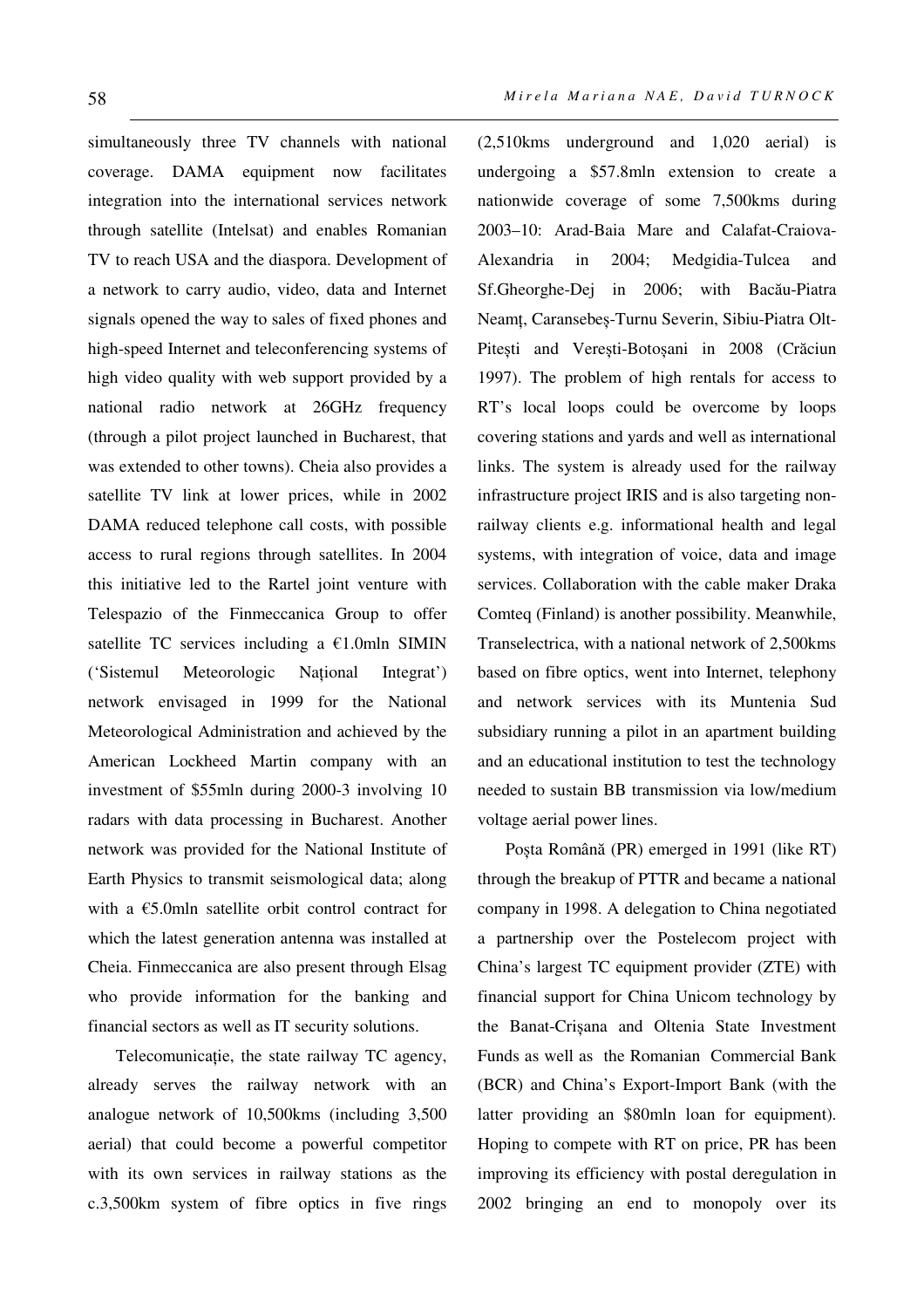'reserved services' of traditional mail, home/ overseas postal orders and telegrams. Following a decision in 2001 to introduce IT in all urban offices, Internet access was made available at 280 offices by 2003 and subsequently in 500 including centralised rural offices. Computerised offices ensure quick domestic and international money transfers, including the Western Union money transfer service where IT has been introduced (plus payment by telephone in other locations, largely in rural areas). The Eurogiro money order service can also be used to send money in both directions where the necessary IT is available, while online money orders provide lei transfers within an hour. The EU 'acquis' also had implications for PR and an increase in service quality materialised through Romania's initiative in 2002 to join the Association of Public Mail Operators in Europe ('PostEurop') in establishing guidelines for countries in the race for accession. PR has now won 80% of the domestic fast courier market through 'PrioriPost' and 'UltraPost' services aligned to European standards and providing delivery within 72 hours. PR is now a profitable business with 81.5mln.lei profit in 2000 (up 2.85 times on 1999); it has received  $\epsilon$ 50mln from EBRD to help modernise infrastructure to handle more letters/parcels and while reducing the time taken.

## **MOBILE TELECOMMUNICATIONS**

Although it was always assumed that RT would retain a virtual monopoly in basic telephony there was an expectation of keen competition over valueadded services, data transmission, mobile phones and paging. Hence in June 1996 (long before RT privatisation was launched) the government invited tenders for licences to install and operate a new cellular business involving GSM technology. Licences were issued later in the year to the two winners that were both consortia including an important local component: Mobilrom involving France Telecom (France) with four Romanian companies: Alcatel Network Romania, Computerland, MediaPro and Tomen Telecom Romania; and Mobilfon that brought together Air Touch Communications (USA) and Telesystem International Wireless (TIW) of Montreal (Canada) with three Romanian companies: Isaf, Logic Telecom and PR. As Romania was brought into the GSM family in 1997, territorial coverage in the first phase focused on the key cities of Bacău, Brașov, Bucharest, Cluj, Constanta, Craiova, Galati and Timișoara; also the more important roads: Giurgiu-Bucharest-Pitești-Sibiu-Arad-Nădlac; Bucharest-Brașov-Alba Iulia-Cluj-Oradea-Borș; Bucharest-Constanţa-Vama Veche; Pitești-Craiova-Timișoara-Moravița; and Bucharest-Buzău-Bacău-Suceava-Siret (with the two branches: Suceava-Iași-Ungheni and Buzău-Brăila-Galaţi). The second phase brought in all the towns along these routes not already covered; while the third phase covered 65% of Romanian territory including all cities of 100,000 population and the national roads linking them.

 Conflict over use of 1,900/1,800MHz frequency was solved by RT/Cosmorom exclusivity until the end of 2002 (as included in the RT privatisation contract of 1998). But rapid development followed the launch of a CDMA digital 450MHz network late in 2001 so that both GSM and CDMA technologies were now offered by four operators, of which two had wide coverage in Romania as well as roaming services in a large number of countries. The market then encouraged third-generation (3G) BB technologies with Internet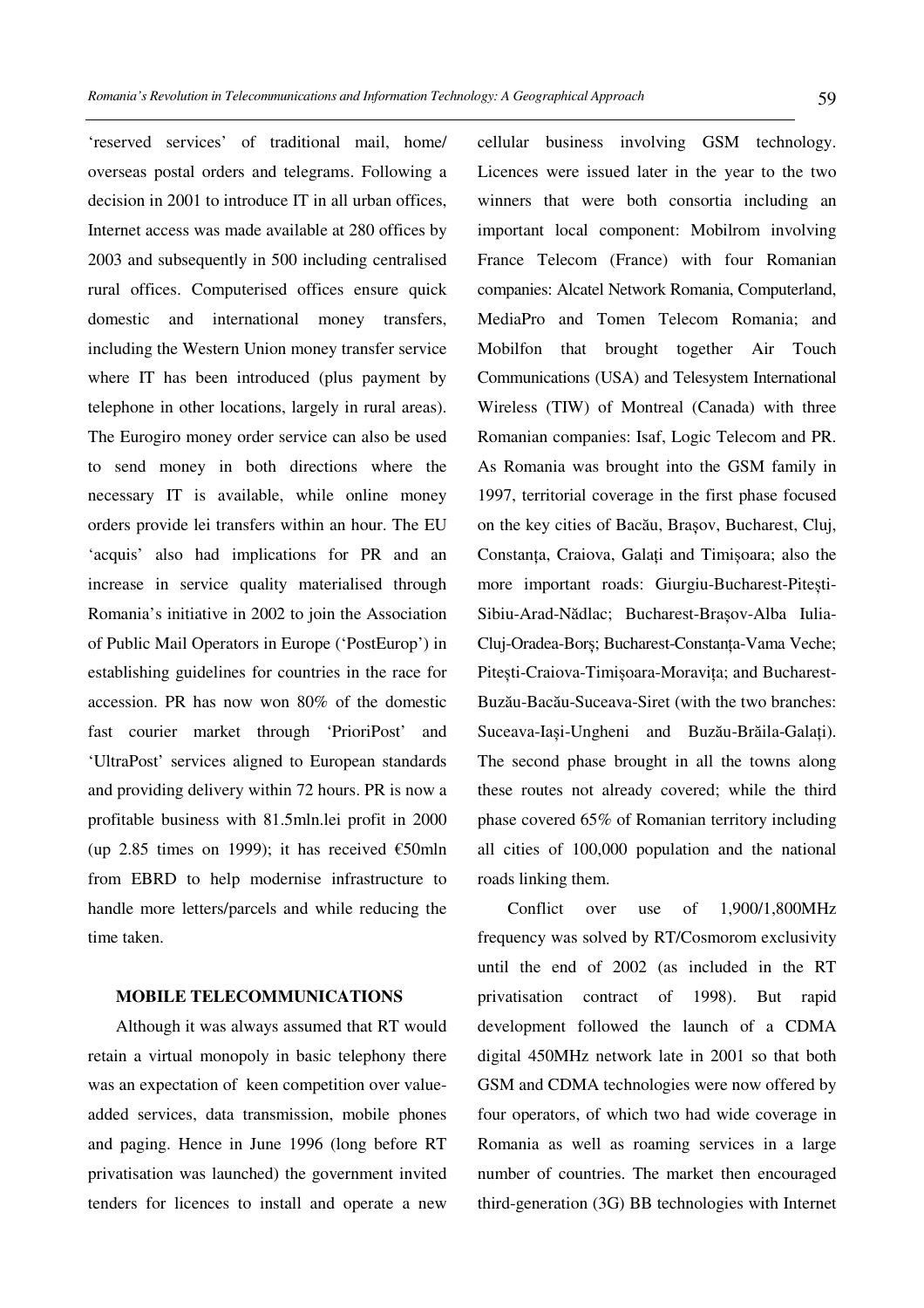access and the government announced in 2003 that the IT&C ministry would sell four 3G licences through international tender. Licenses and authorisations are technologically neutral, allowing (e.g.) the offering of data on cable television (CATV) networks or creation of hybrid networks with mixed utilisation for voice, data and video distribution. Two foreign companies were poised to launch BB digital networks during 2003–4: Las Americas Broadband (formerly Info America) and Dick Clark International Cable Ventures sought to develop infrastructure for BB digital communications, while Sumitomo (Japan) wanted to test a 3G mobile system in Romania. It was always assumed that the growth of mobile phones would be quite rapid and from an initial 50,000 cell phones in 1996 the number was predicted to grow quickly to 200,000 and then more slowly to half a million after ten years. But with the explosion in technology, plus the affordable terminal prices and the delay installing fixed line services these expectations have been exceeded.

#### **Mobile Phone Ownership**

The number of mobile phones rose to 1.35mln at the end of 1999, when Romania stood with Lithuania at the level of 5–10% penetration: above Albania, Bosnia & Herzegovina, Bulgaria and Macedonia, but below Czech Republic, Hungary, Latvia and Poland (10–20%), Estonia (25%) and Slovenia (32%). The 2.0mln mark was passed in 2000 and then mobile subscribers jumped 121% during 2000–3 (from 2.8 to 6.2mln) compared with 10% for fixed telephony (3.9–4.3mln) and 38% for cable (2.70–3.75mln). New mobile customers exceeded new fixed subscribers by 10:1 during the first half of 2002 (621,700 against 60,300) and total mobile phone users overtook the fixed sector by the end of that year when RT had 4.09mln compared with 4.50mln for the four mobile companies (Mobifon, Orange, Cosmorom and Telemobil). The gap widened to 4.2 and 6.0mln at the end of 2003 when over 90% of the country was covered by mobile phone signals: Connex (Mobifon) and Orange now had 5.9mln, with 150,000 for Zapp and 100,000 for Cosmorom. Estimates now suggested 10.0mln mobile users (half the population) by the end of 2004 and 12.0mln for 2007, although this would involve many people having two or three phones each, given that 40% of mobile users in 2003 (when  $\epsilon$ 200mln was being spent on phones and accessories) were changing every two years: half them every year and another quarter (5.0% of all mobile users) every six months. Mobiles were certainly in the driving seat, helped by competition and ownership structures. And given the practical value of the system for business and private use (not least in rural areas with capacity problems in the fixed sector), "the mirage of permanent connection to the 'global village' turned into reality" (Iacob 2001).

3.0mln phones were sold in 2004 – especially Nokia, Siemens and Sagem – but despite client confidence, the real situation was not as positive as the IT&C ministry suggested due to falling profitability (apart from the major companies like Connex and Orange) that seemed likely to push second-line players into alliances and encourage the maintenance of existing applications upgraded with small investments. In 2004 many operators had huge debts and faced the prospect of fierce battles between alternative operators and service providers for slices of the market. The wireless sector lost some momentum in terms of 3G success but the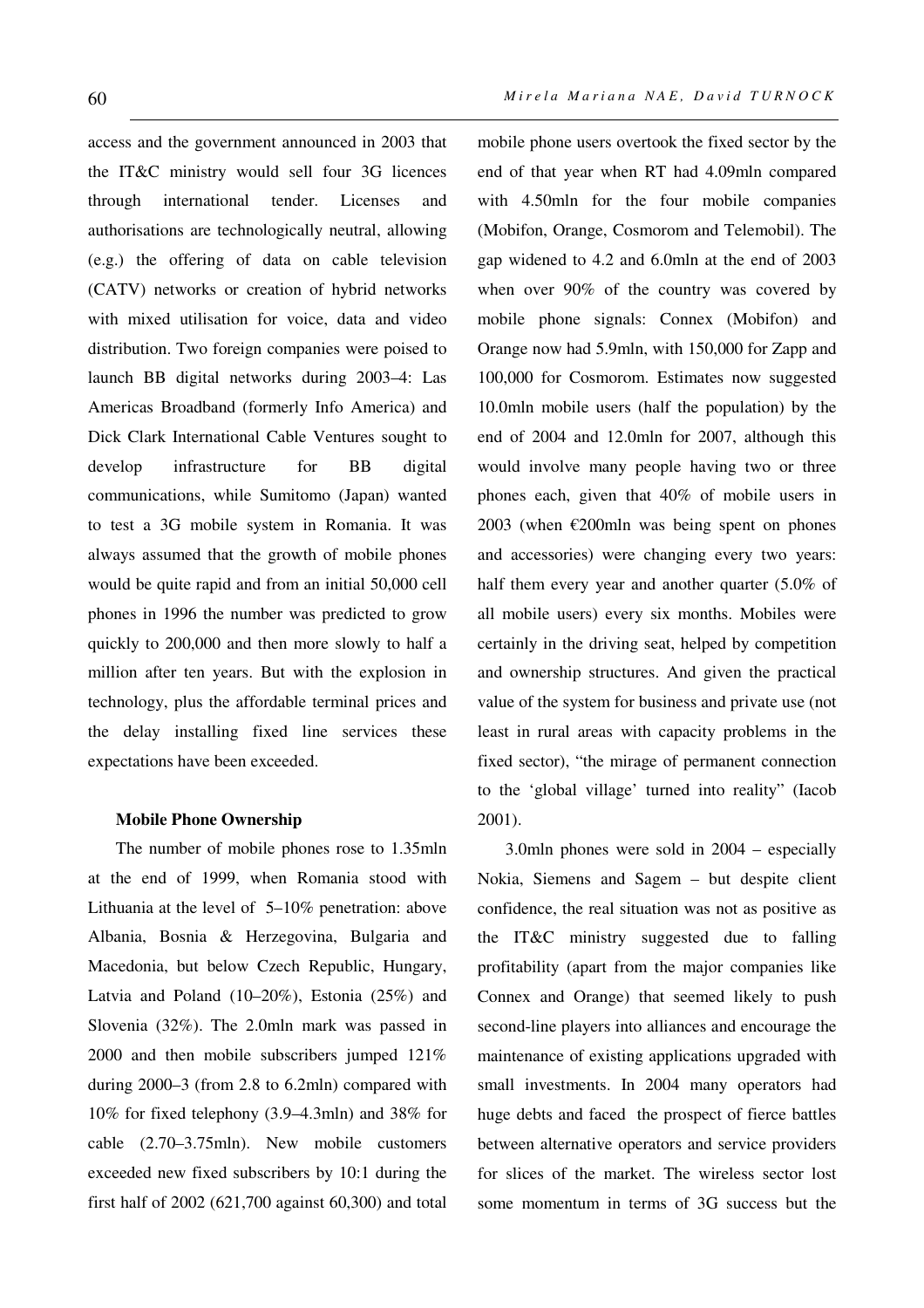mobile operators realised that the true 'gold mine' lay in data services. International financial pressures seemed likely to trigger massive layoffs by the major multinationals like Ericsson, Motorola, Nokia and Sony. With elections looming at the end of 2004, commentators saw a nervous government caught between RT's 'blackmail' – seeking to restrict access to the local loop to those clients that did not constitute a real threat to its business – and Ancom pressure not to allow RT to raise its fees on the assumption that a rise in subscriber prices would significantly reduce the number of votes for the governing party. However, penetration by mobile phones shows Romania with 103.2% in 2008: below the EU average of 119.0 but with seven states (including Belgium and France) with a lower rating (Ancom 2009, p.45). But there are much higher levels if all prepaid SIM cards are taken into account: 14.4mln in 2005 to 28.6mln in 2008: a rise in the penetration rate from 66.5 to 133.0% (indicating that a significant number of users have two or more phones). However even the active SIM cards, plus subscription customers, indicate a growth in penetration to 113.8 from 66.5 in 2005 (12.6 to 24.5mln).

## **The Mobile Companies**

There are five companies to consider with four which are truly national: Cosmote and Zapp (Telemobil) along with Orange and Vodafone now cover virtually the entire population, while RCS&RDS manage just 50% (22% in terms of territory compared with c.90% for the others). The companies do not all use the same technology. CDMA is used by Telemobil while GSM and GPRS (Global Packet Radio Services) are used by Cosmote, Orange and Vodafone. EDGE (Enhanced Data Rates for Global Environment) is used by Orange while UMTS involves all five except Cosmote (Ancom 2009, p.37). However, it is difficult to over-estimate the importance of two companies that must clearly be counted within Romania's top ten culture-changing investors: Mobifon (Connex), now rebranded as Vodafone, with Ted Lattimore as President, and Mobilrom (Orange) under Richard Moat as General Manager. They took out 900Mhz licences at the same time and have spearheaded the mobile communications revolution with mobile banking and e-mail as well as roaming and EDGE. In 2000 Mobilrom obtained the ISO 9001 certificate – a national first for a Romanian GSM mobile telephony company – recognising the company's record in the design, management and supply of GSM TC services across the country, including. landline-mobile links and scope for downloading Java Games. The company had 3.31mln customers in 2003, 4.93 at the end of 2004 and 6.0mln in mid-2005 (ahead of Connex with 5.25mln) and 10.20mln in 2008; while its profits were €238mln in 2003 and €335mln in 2004 with rising turnover ( $\epsilon$ 467–624mln) and investment  $(E111-145$ mln). They started to introduce 3G gradually in the major cities in 2006, following experience in Western Europe with EDGE as the national complementary technology. The two companies (along with Cosmote's 2.39mln) had total of 22.24mln customers at the end of 2007.

## **Mobifon/Connex now Vodafone**

This company started trading in March 1997, with its trademark Connex, and picked up 140,000 users in one year as the first company in Romania to offer state-of-the-art digital mobile telephony. With funding from ABN AMRO bank and EBRD it set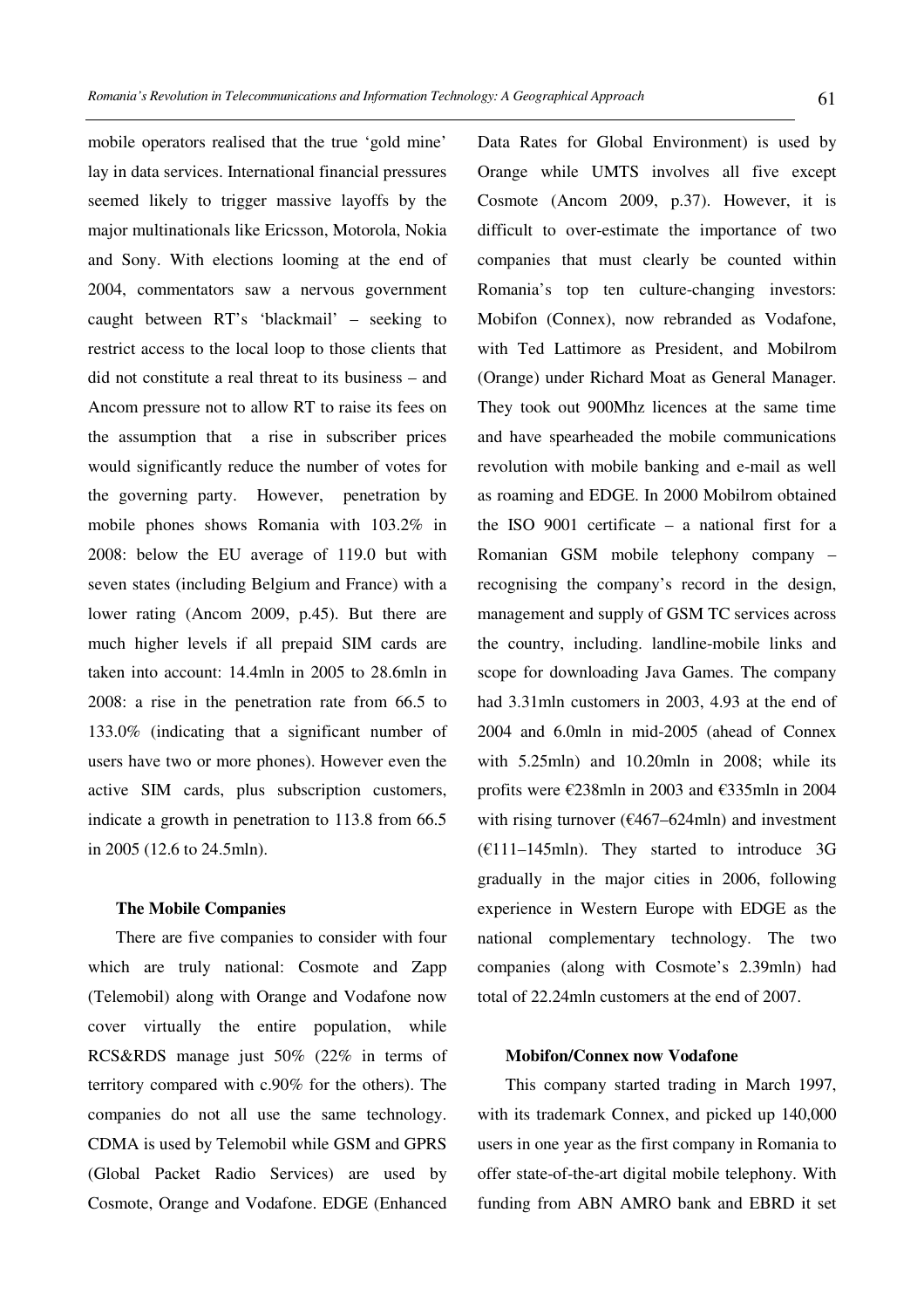out to cover five new roads each month using solar and aolian energy for data-transmission stations (found to be much more reliable than traditional electrical energy). A typical early station of 1998 was on a mountain near Sinaia covering a 20km section of highway and requiring 4.0Kw daily. But the efficient Meteriz data-transmitting station at 720m between Orșova and Băile Herculane was 25 times larger: serving a third of all the company's connected clients, it was described after its opening in 1999 at the largest European GSM station using solar and aeolian energy, generating annual savings of over \$300,000. It was an interesting pointer to the future for Romania's mountain regions, being endowed with the latest American equipment: 80 solar panels and two eolian generators of 10kW each, with energy stored in 72 accumulators to ensure the station's continuous operation needing 100kW daily with wind and sun complementing each other. For phone sales Connex worked with the Greek Germanos Company that started selling batteries in Romania in 1996 before expanding into a chain of 66 shops in 41 towns by 2003 as the independent company Germanos Telecom Romania from 2000. It has also been well-served with software from the Drutt Corporation (a leading global player); while its public image was raised by support of culture/education and community environment projects.

*Transition to Vodafone.* The company was granted a mobile phone licence for 1,800MHz in 1999. Subscribers increased to 3.46mln at the end of 2003 and 4.91 a year later when profits were \$226mln. In 2005 the company was the first to offer advanced 3G services to mobile users for a smooth, cost-efficient path from the second generation GSM network; with Ericsson selected as the equipment and services supplier (for core and radio network equipment and system integration) to roll out the new WCDMA (Wideband Code Division Multiple Access) network. The Nokia 6630 was offered at its 3G launch: the world's smallest megapixel phone for both the GSM and W-CDMA networks; and the first in a series of 3G-enabled handsets providing email (including downloading of attachments at speeds of up to 384kilobites/sec, mobile BB access to multimedia content, live video streaming and video conferencing. Coverage was initially restricted to Brașov, Bucharest, Cluj-Napoca, Constanţa, Craiova, Iași, Ploiești and Timișoara (March 2005) followed by Arad, Galati, Oradea, Pitești, Sibiu and Târgu Mureș later in the year. Meanwhile rebranding occurred as Vodafone (UK) acquired the \$3.0bln interest of TIW (Telesytem International Wireless) in the largest takeover in Romanian history to increase their share from 20 to 99%. Vodafone have now integrated Mobifon into its international operations to provide a wider range of services and generate more aggressive competition; they also have an interest in Oskar (Czech Republic) alongside their existing investments in Hungary and Poland. This is good for Romania in the sense that the cellphone market is now contested between two of the three leading world businesses: Vodafone and Orange; and certainly Romanians seem pleased that Vodafone is interested in them!

Although rebranding involved the transitional stage of Connex-Vodafone, pending a court case over the use of the Vodafone name in Romania, the company is established as the clear leader with 7.71mln subscribers at the end of 2006 (0.30mln on BB), with improved service quality and pressure to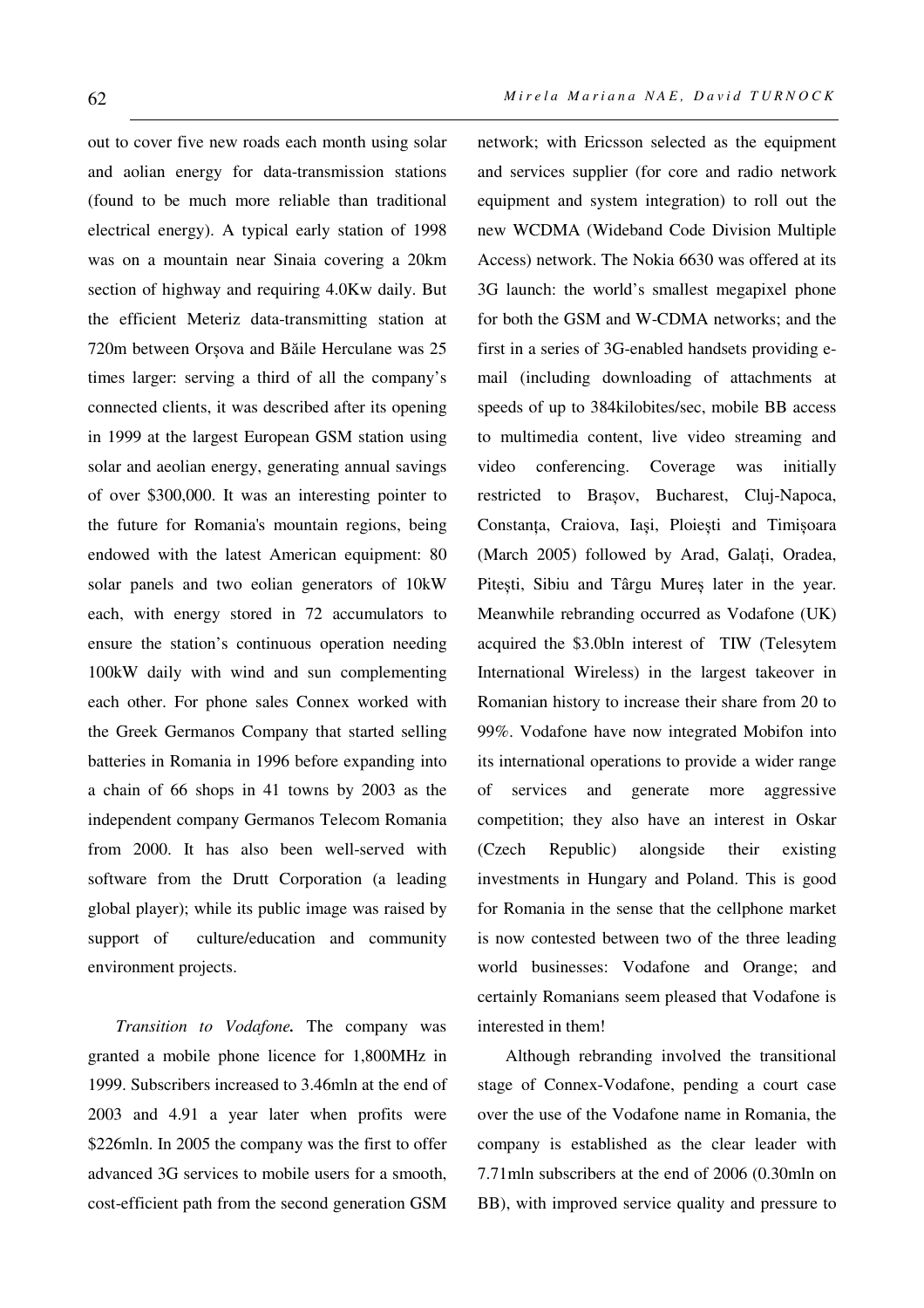attract as many 3G technology clients as possible (97,000 at the time). A further  $\epsilon$ 200mln of investment was earmarked for further modernisation and new stores. New attractions include the offer of Blackberry services (Enterprise/Internet/ Business Solutions) at 3G speed for \$18–49/month; also facilities through Citygroup to send money abroad (competing with Money Gram and Western Union). And since all the mobile companies have their own 'dedicated' High Street suppliers serving the public, there is always the option of sharpening competition by acquiring chains of shops that could be weaned away from the competition. In 2007 Vodafone acquired the Petrocom chain of 57 shops as well as 66% of the former leading Orange partner Proton Technologies (started by in 1999 by Gabriel Sandu, then a young man of 23). Proton have 73 stores (being doubled by Vodafone to 160) mainly in Moldavia where mobile penetration is relatively weak (hence offering good potential for future growth) and Sandu may have decided to sell after failing to acquire the Orange dealer Vegastel (based in Botoșani): another Vodafone takeover target at a time when independent GSM companies (like Tel Sim GSM which has been taken over by Germanos) have taken the exit option given the maturing market and a slower growth in client numbers. Orange meanwhile are increasing their own chain of shops to 86 (it could reach 100) and their arrangements with the Fonomat chain (which has also acquired the 'Plus GSM' chain established in Cluj by businessman Razvan Ciuc): by contrast Vodafone does not have partnerships with GSM retail chains favoured by Cosmote as well as Orange. Indeed Orange have around 1,000 including a substantial chain of 130 owned by GSM

Retail and developed by Silvia & Zsolt Fodor who started in Cluj in 1997 (and were rumoured to be considering disposal of the business – and also their 'Mobile Distribution' company selling Orange and Vodafone cards – in order to realise  $\epsilon$ 40mln to invest in real estate).

#### **Telemobil (Zapp Network)**

This was the first cellular telephony operator on the Romanian market with an NMT licence in 1992 and it launched the first 3G mobile network on 450MHz wavelength based on CDMA technology at the end of 2001 in 15 towns and along major roads. But in 2002 this technology was introduced under the new name of Zapp Mobile, following a \$94mln loan agreement with Creditanstalt, Raiffeisen, Citibank Romania and Black Sea Trade & Development Bank to develop the network and improve services with the hope of having the same cover as GSM operators within six months. It is the only mobile operator providing mobile subscribers with voice and high speed data (up to 2.4 megabites/sec), communications services and multimedia. It uses Starent ST16 Intelligent Mobile Gateway by the American Starent Network Corporation (SNC) – 'the preferred next generation solution for worldwide mobile operators' – to provide BB Internet services. The Zapp-SNC partnership shows how CDMA technologies enable 450MHz analogue operators to use existing infrastructure to operate advanced wireless services. Landline-mobile links are also provided. Zapp has progressed through four annual phases to cover 78% of the territory and 90% of the population in 2005 (240 towns, 1,500 other localities and 6,300kms of national roads) with turnover rising from \$14mln in 2002 to \$52mln in 2003 and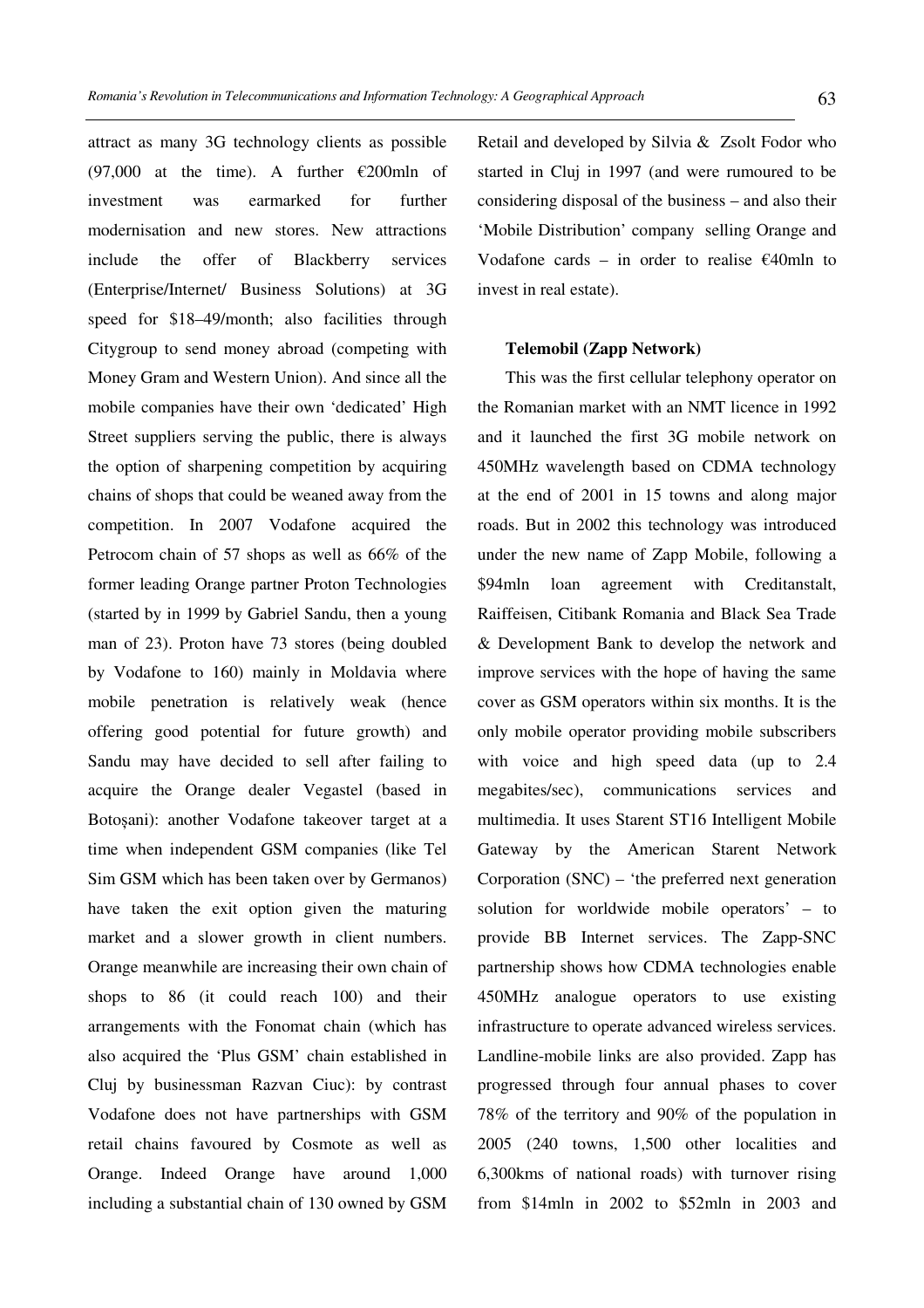\$93mln in 2004. 2006 saw Telemobil awarded one of the two remaining 3G licences (for 15 years extendable for 10 more) while the other winner was RCS&RDS with 'DigiMobil': the licences related to the use of radio frequency for provision of 3G public networks, following the World Radiocommunications Conference of that year. With particular strength in the corporate sector, the company reached 0.5mln customers in 2007 with a mobile service in 19 cities (the larger county centres) which has now advanced to 24 and is set to increase to 62. Meanwhile it continues to operate a nationwide system using CDMA technology. As part of Inquam Romania (owned mainly by the American company Qualcomm) there has evidently been difficulty getting capital for promotion and network expansion, but the situation has improved since a 50% stake in Inquam was taken by the Arab group Saudi Oger owned by former Lebanese prime minister Rafis Hariri. With €70mln invested during the first half of 2009 alone the company has seen a big increase in business for mobile Internet use and data services. It is now working with Fly Taxis (Bucharest) to provide computers with Internet axis inside taxis.

## **Cosmorom**

At the time of RT privatisation OTE launched a new 1800MHz network of mobile phones under the name Cosmorom (with RT the majority shareholder) modelled on the Greek operator Cosmote Mobile TC (in which OTE has a 70% shareholding). As Romania's fourth mobile GSM operator (with a different frequency from the others) it was hoped that Cosmorom would repeat Cosmote's success with initial availability in Bucharest, Brașov, Călărași and Constanţa and the connecting roads (i.e. the Ialomiţa and Prahova areas) with national coverage in 2002. The network was launched in May 2000 using the Ericsson T10 telephone with a \$10 rechargable card (costing \$230) and the 'One Touch' Alcatel telephone, also with a \$10 rechargeable card (priced at \$150). RT invested \$800mln in 2001 to modernise mobile communications and develop a national high-speed data transmission infrastructure: \$250–300mln to upgrade Cosmorom mobile telephony and the rest for a high speed data transmission network. But the project was financially disastrous with mounting debts that pointed to closure in 2003 (when there were 87,000 customers but €190mln liabilities) and losses continued with a further €3.0mln during first half 2005. However Cosmote remained undaunted in 2003 and envisaged a substantial relaunch over three years.

Through Cosmote the OTE stake in Cosmorom was increased from 54% to 70% (with the rest held by the Romanian government) by a  $\epsilon$ 520mln programme for share purchase, capital increase (voiding debts) and investment programme at a time when the market was expected to double from the then 10mln customers in five years with Cosmorom looking to achieve to a 10% share by that time. The \$450mln three-year relaunch on the GSM market with a \$450mln investment was intended to extend coverage from 55% to 70% of the country during January-June 2006 (to reach 90% of the population) with the intention of competing through lower charges: the rate of  $\epsilon$ 0.16/min. any time of day  $(60.10)$  for a favourite number and prepaid card) claimed to be 47% below the competition. In 2005 income increased by a fifth to €8.0mln from 50,000 clients but operating losses of  $\epsilon$ 20mln were sustained. The company faced a tough assignment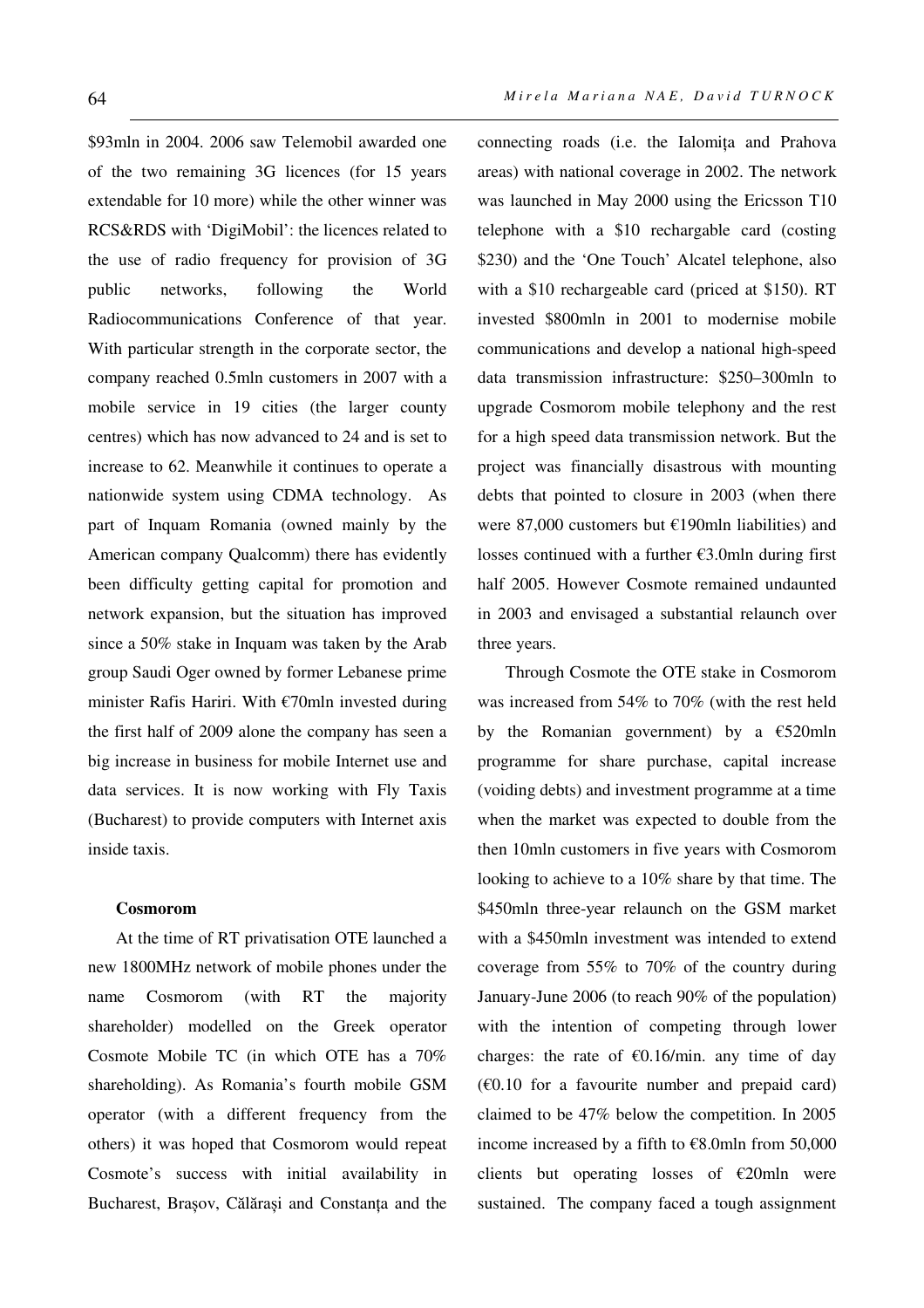with GSM already reaching 60% of the population. But it launched such services with a 3G licence in 2006 with a particular focus on rural areas where new masts transformed the situation in some remote areas like Nădrag in a deep valley on the western flank of the Poiana Ruscă mountains. But Cosmote appreciated the importance of shopping chains and therefore acquired Germanos in 2006. They also provided stores at all RT branches (partnership with a fixed operator being another development ploy) and halved their international call charges to Europe, North America and Israel. While their target of a million customers by the end of 2006 (against the 0.53mln registered in June 2006: confirming third place) initially seemed ambitious the number actually 'shot up' to 2.39mln at the end of 2007 (though the company's losses increased to €34.5mln from €27.7mln in 2006): two-thirds of their new clients were attributed to a stronger High Street presence. A  $\epsilon$ 36mln expansion in Cluj county followed in 2008 and other projects are in the pipeline. Cosmote's robust growth in 2008 – largely responsible for pushing the overall national penetration rate up from some  $110\%$  to  $130\%$  – was also geared to the pre-paid sector (whereas Vodafone and probably Orange too are looking more to post-paid business). Cosmote have now continued their expansion with the purchase of Zapp (and its 3G licence) for €61mln in June 2009.

### **General Assessment**

The mobile system has certainly been a great success in what is an emerging market constrained by low purchasing power and hence low demand for higher margin value-added data services. Mobile phone sales were poised to reach a billion in 2006 with Nokia (Sweden) in the lead with 35%, followed by Motorola (USA) with 20% and Samsung 12%; followed by Sony Ericsson (9.0%) and LG Electronics (6.5%). BB is good for the cities where companies are agreeing over areas for quality services and there is also international cooperation across the Balkans from Greece and Turkey to Romania and Croatia to coordinate and combine networks for a unified BB market in the region. But the 'big two' companies are clearly not having all their own way despite virtually 100% penetration by 2007 for there is scope for improvement (e.g. more could be done to improve services in rural areas where signals may be poor in the valleys and people have the incentive to climb hills) not to mention the option of poaching customers through improved service quality e.g. data services which is a growth area accounting for a tenth of Orange's revenue in the early part of 2008. Despite the high entry cost for competitors Cosmote have shown the way by winning 15% of the market over two years with their 'i mode' offering many applications with the Zapp purchase now marking a further advance. Fixed operator RCS&RDS now have a €100mln plan for Bucharest and 15 provincial cities. The latest figures have Orange on 9.31mln and Vodafone on 8.58 followed by Cosmote with 3.00 and Zapp with 0.50. But the economic slowdown is now taking its toll with Orange suffering its first year-on-year decline in the first quarter of 2009 with turnover down 14% – due to lower consumption and lower prices as well as new interconnection and roaming regulations – despite a slight increase in clients from 10.09 to 10.11mln (though down on the last quarter of 2008). But until this recession however mobile telephony was extremely profitable and no doubt strong challenges were mounted against the two leading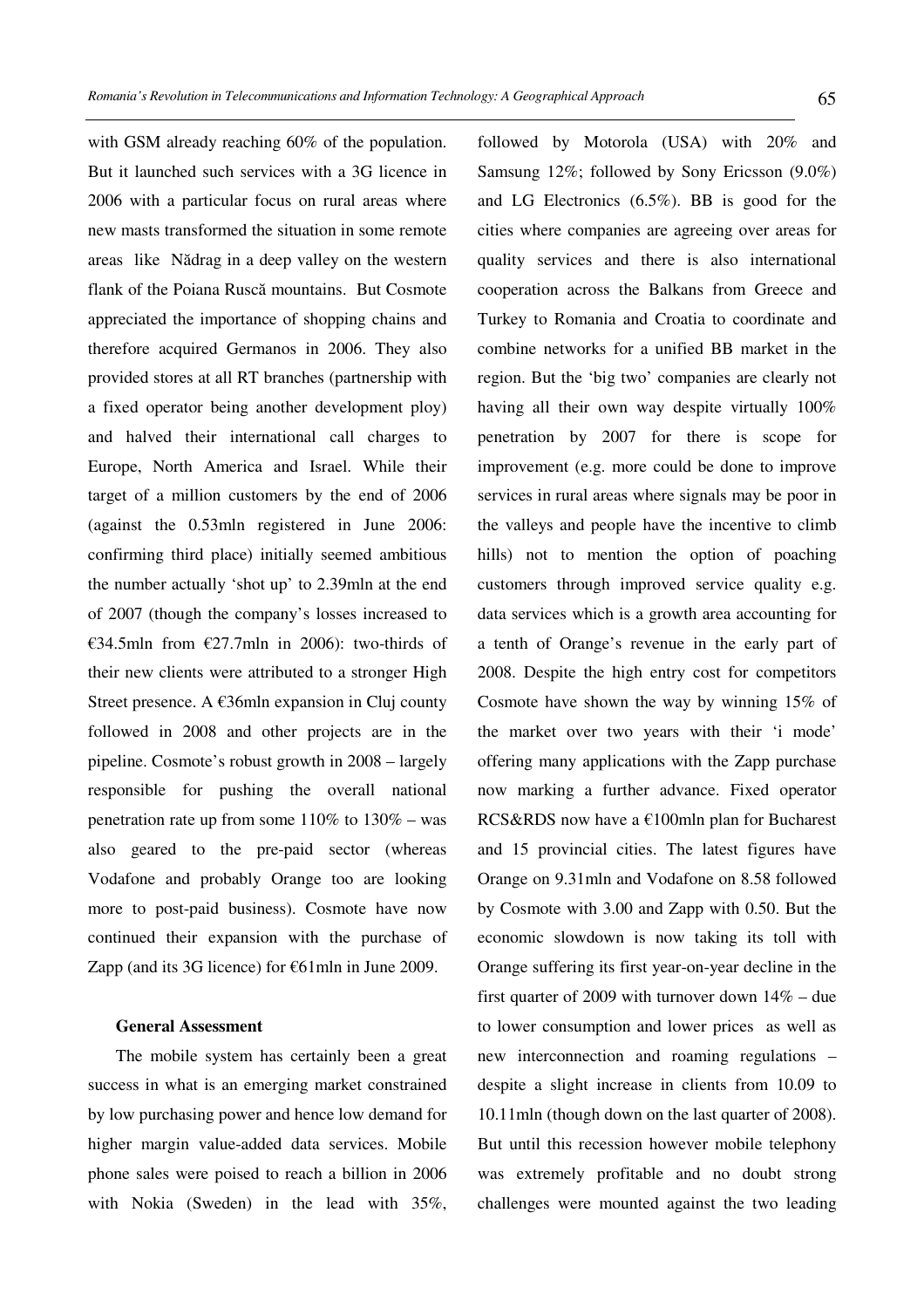companies for this very reason; plus the likelihood of an exaggerated accessibility rate – perhaps in reality no more than 70% in 2007 – pointing to much further growth potential.

The business is contributing to the Romanian economy through the manufacture of equipment; most evident through the controversial relocation of Nokia from Germany through a €200mln mobile phone factory and development centre at Teterom Industrial Park (Jucu near Cluj-Napoca) where 3,500 will eventually employed at the 'Nokia Village' including component suppliers. A less satisfactory aspect of the mobile revolution has been the trade in forged cellular phones that amounted to c.100,000 in 2000. They are brought in from Western Europe but are not suitable for the operating frequencies used by local companies. So the imported phones are decoded in Romania but usually incorrectly and without the manufacturer's authorisation, so their lifespan is shortened, especially in view of the lack of repair/spare parts facilities. Not surprisingly mobile companies are unhappy over black market activity which took 56% of the market in 2000 plus 20% from the grey market. There is an obvious need to enforce the law, since Romania lost an estimated \$13mln in unpaid taxes due to black market activity in 2001 alone.

Mobiles have certainly made a tremendous difference, especially in remote areas (notwithstanding the difficulty of getting satisfactory signals). The initiative of the school in the remote commune of Arieșeni – in the Apuseni Mountains (with increasing importance for winter sports) – in compiling a mobile phone directory in 2004 made for an interesting comparison with the RT fixed phone directory to establish the relative importance of the two systems. Across the commune there were 233 mobiles and 126 fixed phones for a population of 2,019: averaging 11.6 mobiles and 6.2 fixed phones per 100 inhabitants (total 17.8). But the figures of 42 and 28 for the central village (with a population of 98) produced rates of 42.8 and 28.6 per 100: total 71.4; while for an inner ring of outlying settlements (Avrămești, Faţa Cristesei, Faţa Lăpușului, Galbena, Izlaz, Păntești, Ravicești, Stei and Vanvucești) the 110 mobiles and 99 fixed phones for a population of 1,126 population produced much lower rates of 9.8 and 8.8 per 100: total 18.6. And for the outer ring (Bubești, Casa de Piatră, Cobleș, Dealul Bajului, Hodobana, Pătrăhăiţești, Poieniţa, Sturu and Vârtop) the 81 mobiles and 21 fixed phones for a population of 795 produces an even lower overall rate of 12.8 but with a much greater disparity between mobile and fixed phones (10.2 against 2.6) in a area where the latter system is very poorly developed and the cost of prepaid magnetic cards is particularly burdensome. Thus while the availability of phones declines from centre to periphery the importance of mobiles increases quite remarkably from 40.0 per cent of the total in the centre, to 52.6 per cent for the inner villages and 79.4 per cent in the outer ring. Nationally it is estimated that there may be 3,300 villages with no fixed telephone access at all (or outdated services at best).

#### **CABLE TELEVISION (CATV)**

This has proved to be another launchpad for the IT&C revolution. CATV developed explosively, with about 70% Romanian capital, to attract 3.5mln subscribers by the end of 1999 but VAT caused a slight depression to 2.7mln in 2001 (despite attempts to neutralise this through bigger discounts to low-income customers). However there was a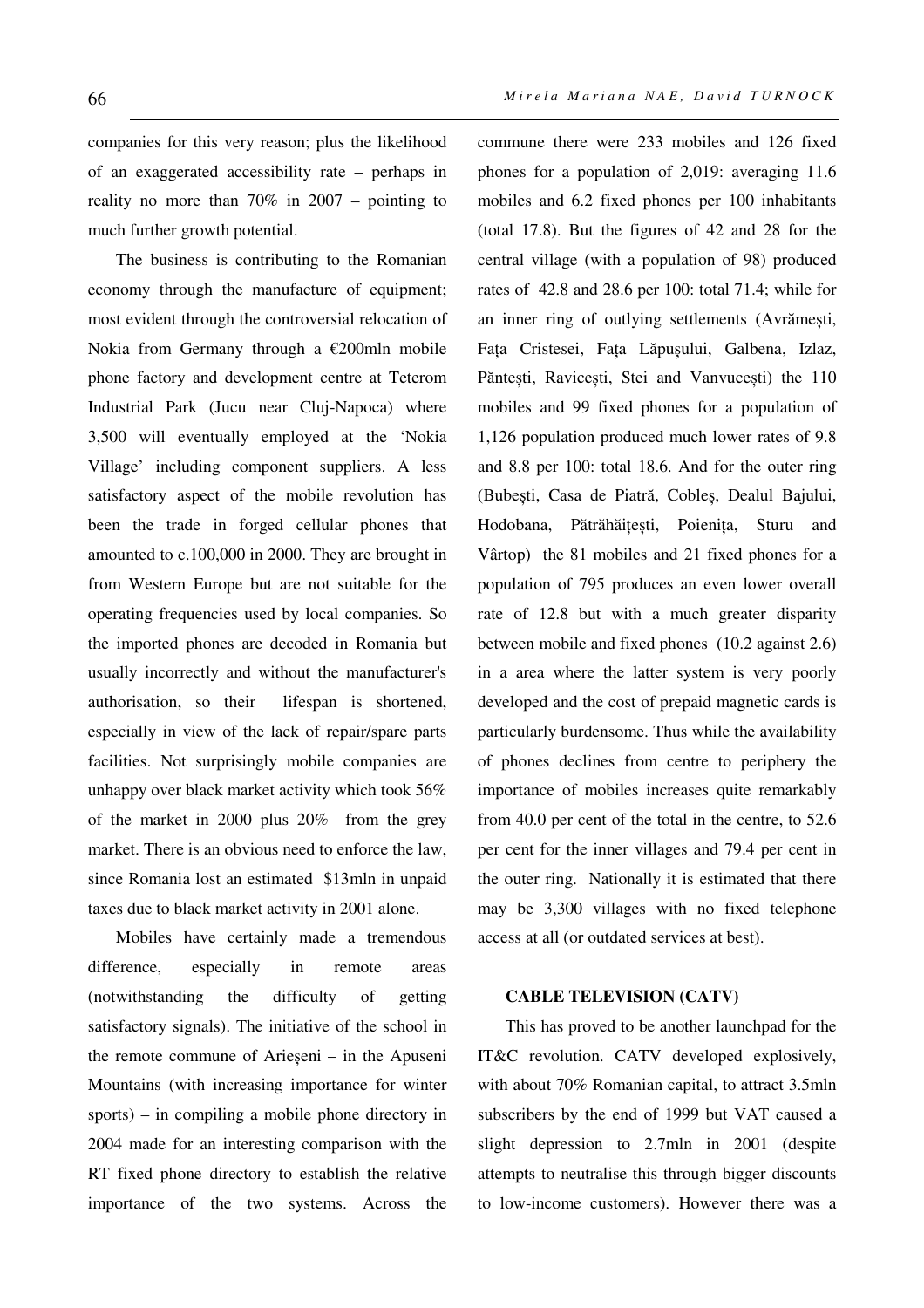revival to 3.3mln in 2003 – 16% of the population compared with 14% in Hungary (1.4mln), eight in Poland (3.1mln) and the Czech Republic (0.8mln) – and 4.0mln in 2004 (allegedly involving half the households in the country) when the business accounted for some 10,000 jobs. At present some 80% of all TV viewers use cable and the system reaches almost exactly half the population: 49.3% of households on average during the four years 2005-8 but 70.2% for the urban areas and 24.8% for rural areas (Ancom 2009, pp.70-1). The trend has been encouraged by liberalisation and considerable national/international investment. The Romanian Professional Association of Cable Communications formed in Cluj in 1994 tried to improve the quality of service that includes the HBO TV Channel. Cable companies have networks in all cities and in many rural areas. 3,318 cable licences were issued in 2003 (just 51 in 1992) with 78.5% urban penetration but only 17.0% in rural areas where signal theft is rife as poor people try to tap into aerial cables, although this should be a less of a hazard in future because the EU requires buried networks! Reflecting economic strength and western contacts, Transylvania leads in CATV with 30% of all the companies in the country, including Romania's first company TVS (Oradea) which started in 1991. All Transylvanian towns have cable networks and some cover rural areas (with satellite TV common in villages that lack this facility). Much upgrading is now underway for cable provision of Internet access and fixed telephones. The cable TV business is going digital: accounting for 8.6% of households in 2006, 24.1% in 2007 and 32.1% in 2008 (Ancom 2009, p.73). This is down to the DTH satellite system which accounted for 38.1% of the 5.65mln cable subscribers in 2008 but only 14.0% of a total of 4.39mln in 2006 and 4.0% of a total of 3.79mln in 2005. As a result the conventional cable subscribers are now declining from a peak of 3.78mln in 2006 to 3.49mln in 2008 (Ancom 2009, p.67).

## **Romanian Cable Systems (RCS&RDS)**

RCS has the largest customer base following its takeover of Terrasat, established in 1992–4. But it is indicative of the system's ITC potential that Romanian Data Systems (RDS) emerged in 1998 to specialise in data transmission and Internet services (and the company then became RCS&RDS). Following a project started in 2000 for a national optical fibre network of 4,200kms (1,000kms of which was built by 2003), the company has become an integrated communications provider and has invested \$100mln to upgrade and expand its CATV network – initially in Arad, Brașov, Bucharest, Constanţa, Iași, Oradea, Sibiu and Timișoara – to improve TV signals, increase the variety of TV channels and provide Internet access. In 2003 the company offered packages of integrated services and Internet access through optical fibre, coaxial cable and radio modems; with phone call services via the network to follow. Meanwhile Tandberg Television has provided – through competitive tender – an advanced digital video and TV delivery system to RCS. This involves the new Romanian DTH ('Direct to Home') state-of-the-art 'Digi TV' satellite service started at the end of 2004 enabling RCS to launch 32 channels via Intelsat to complement their cable network that now supplies TV, Internet and telephony to almost a million customers. Meanwhile the digital TV channel 'Focus Sat Romania' launched in 2005 hopes for 200,000 DTH customers during 2005–7 (including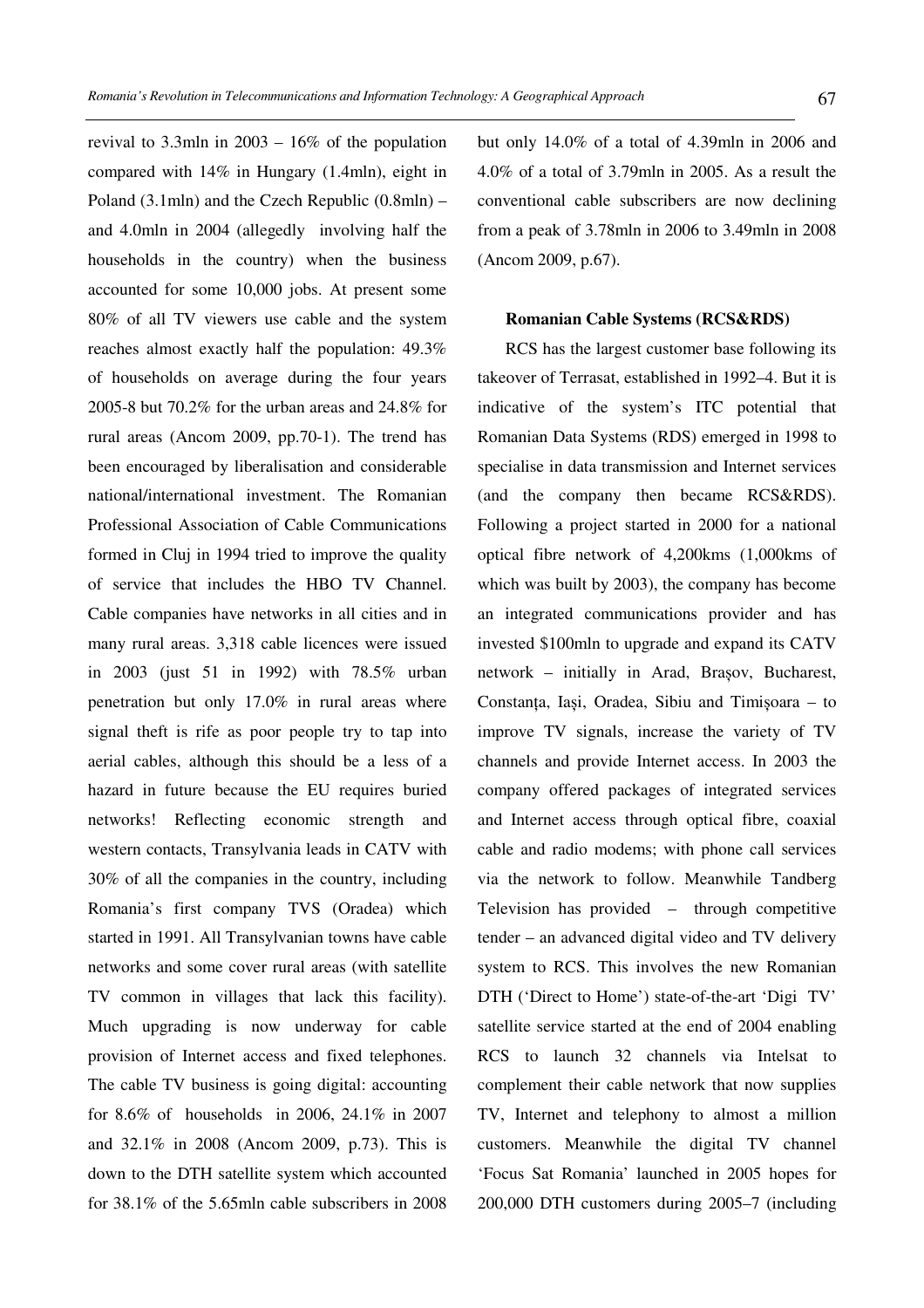villas, vacation houses and small hotels); while many other companies are now modernising with fibre optics by gradually replacing coaxial cables in order to facilitate service packages covering TV channels, Internet access, data transmission and fixed telephony. The cost of telephone and Internet services was initially very high (in 2003, six companies won two-thirds of the market) but as the Internet Service Providers (ISPs) expand their costs have fallen while quality has increased. With a good national coverage, high density and ability to offer service packages, CATV operators seem poised to play an important TC role.

## **Astral and UPC Romania**

This is another major player and it now equals the RCS quarter share of the market. Astral's VOIP (Voice Over Internet Protocol) system – packaging voice as data in transmission by Internet – makes full use of infrastructure developed over the past decade and earned the company a \$9.0mln profit in 2003. The business developed through the initiative of a small company that began providing CATV from an apartment in Cluj in 1992 before expanding 'from one town to another' installing cable for TV and Internet access. The privately-funded cable network grew to 700,000 clients over 10 years (400,000 having bi-directional cable by which voice services could be provided). Then a \$20mln investment attracted from the AIG New Europe Fund was used to acquire both cable and Internet operators (the best known were Kappa and DNT) so that when the cable business reached a critical mass the focus switched to Internet; using the same technical solutions to optimise costs and human resources and make greater use of the infrastructure when CATV failed to generate increasing profit. Liberalisation took TC infrastructure investment to \$6mln in 2002 plus a further million for networks and software following the decision later in the year to go into telephony. Investment Fund shareholders accepted that VOIP was the lowest risk solution and the financing contract was signed by EBRD. Solutions for quality configuration and adaptation software – and connections to the national telephone operator – were solved by April 2003 and the service was made public at the end of that year. Astral has thus repositioned itself from cable company to Internet supplier and is now an integrated TC provider (covering CATV, Internet and local/long distance/international telephony) initially targeting 20,000 Internet users with voice and data services. The whole strategy relies on BB technology.

A further element in the saga concerns the American company – Liberty Global International's UPC – which set up UPC Romania to gain a tenth of the market (including the 2006 acquisition of half of 'Focus Sat' digital TV) before taking over Astral (and 13 other local company networks) in 2005 to become undisputedly the leading Romanian provider of cable and satellite electronic communications. This now represents one of the greatest US investments in Romania (\$500mln) and requires substantial office space: hence the takeover of the Nord office building in Bucharest. The 'triple play' business of telephony plus various Internet and programme packages through analogue and digital CATV led to the new Astral Telecom 'Astral Online Ultra' offering new generation services – the fastest Internet connections (as well as digital telephony and CATV) at competitive rates – starting in Timișoara before extending to all major cities. This involves ECI Telecom who have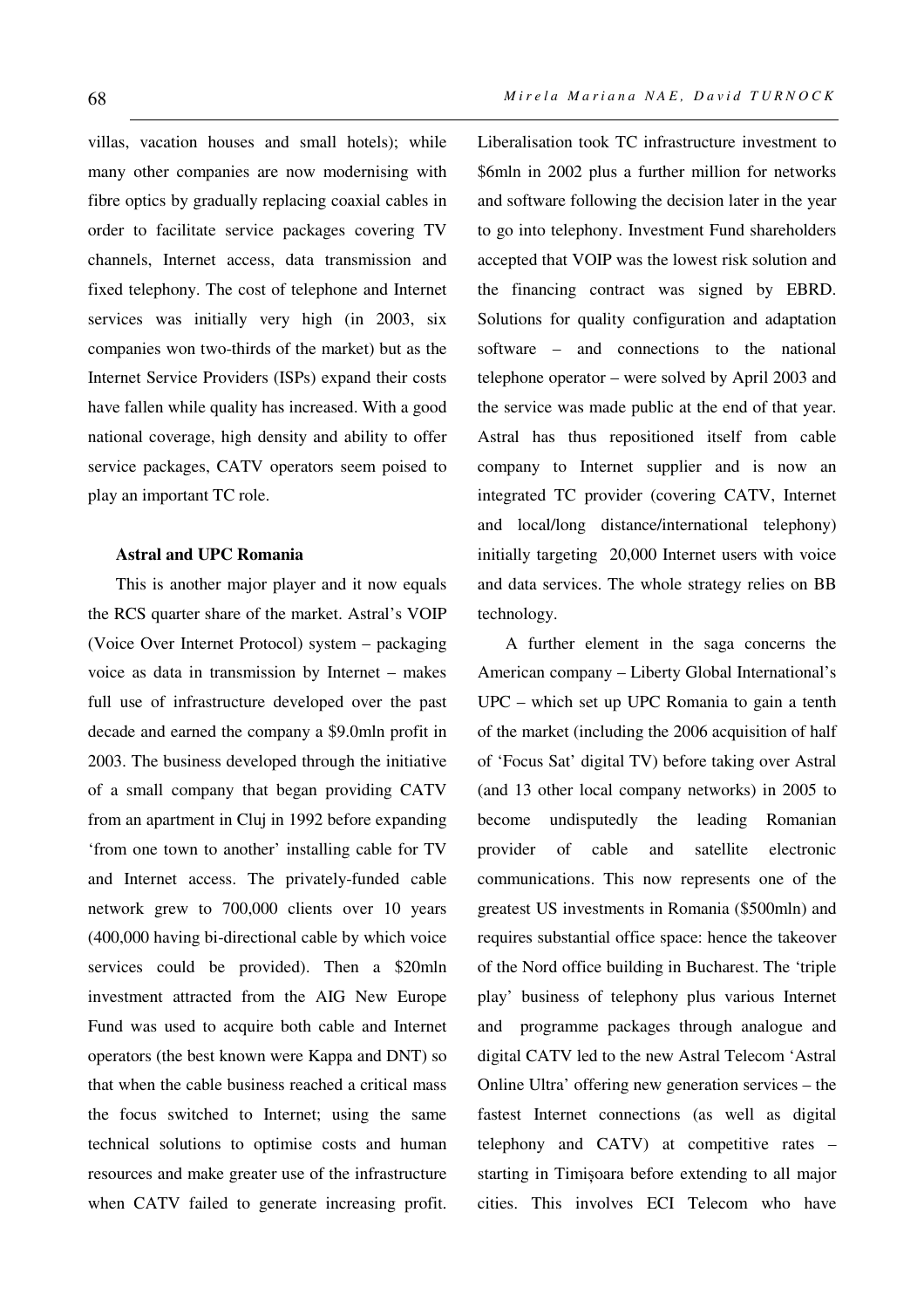installed a 'multi-service provision platform' (MSPP) within the Astral Telecom network. Now known as IPC Romania and owned by UPC Holding in The Netherlands, the company claimed 1.34mln clients at the end of 2007 (in a video segment combining the declining cable business and the expanding digital cable) and expect competition from three or four such companies in a few years. One of these is certainly RCS&RDS (43% owned by Zoltan Teszari) reacting to Astral's initiative with the prospect of more specialised and sophisticated services to make the entire market grow. In 2007 technology was being modernised with the help of Broadcast Network (UK). Another key player is RT who are anxious to compensate for the decline in fixed telephony with Dolce TV as already noted. And we have also referred to two other DTH providers are MaxTV and Boom Satellite TV launched in 2005 and 2006 respectively: the latter offers its own channels and passed 200,000 clients by the end of 2008 (a 300% increase during the year with €18.5mln from UniCredit Tiriac for development).

# **IT: THE CHALLENGE AND THE GOVERNMENT STRATEGY**

In this final section attention moves to the IT domain in which Romania has scored considerable success considering the relatively low average wage and consumption levels. Per capita spending in this domain was only \$25 in 1999 compared with 1,215 in Western Europe with vastly more personal computers per unit of population and labour: one for every 64 man-hours of labour compared with 970 in Romania and 1,141 in Bulgaria. Hence the challenge was to assimilate the new technology in the run-up to EU accession even though costs were high (Internet access could cost over half the average wage), the digital economy was broadly perceived as part of a 'distant future' (especially in the context of the obsolete technologies in most rural areas) and most politicians had other priorities even at the start of the new millennium. By this time much was happening as a result of international conferences such as the Prague 1996 'Forum of the EU and Central & Eastern European (CEE) countries on the IT Society' while the 1998 enlargement of the G7 (bringing Russia into what became the G8) stimulated new projects such as the Global Emergency Management Information Network Initiative (Gemini) for a worldwide information network on disasters, as well as multimedia access in the cultural domain. Romania's centre-right government of 1997–2000 presided over RT privatisation and the inauguration of mobile systems, along with liberalisation of services and strict delimitation of monopoly in line with commitments assumed through the WTO as well as an independent regulatory strategy for IT&C branch. But there was also a national strategy and a

promotional group (in recognition of the need for higher priority in line with transition states that were leading in the race for accession) and government money was provided to fund the 'Romania IT' brand, as a Public-Private Partnership led by 'Coalitia 21'.

US Investment was secured in the end of the 1990s and in 2000 Romania was linked with the US 'Internet for Economic Development Initiative' helping emerging economies to use the Internet for economic development, improved living standards and an accelerated flow of ideas. Thereupon USAID expanded its support for the promotion of software development and manufacturing opportunities to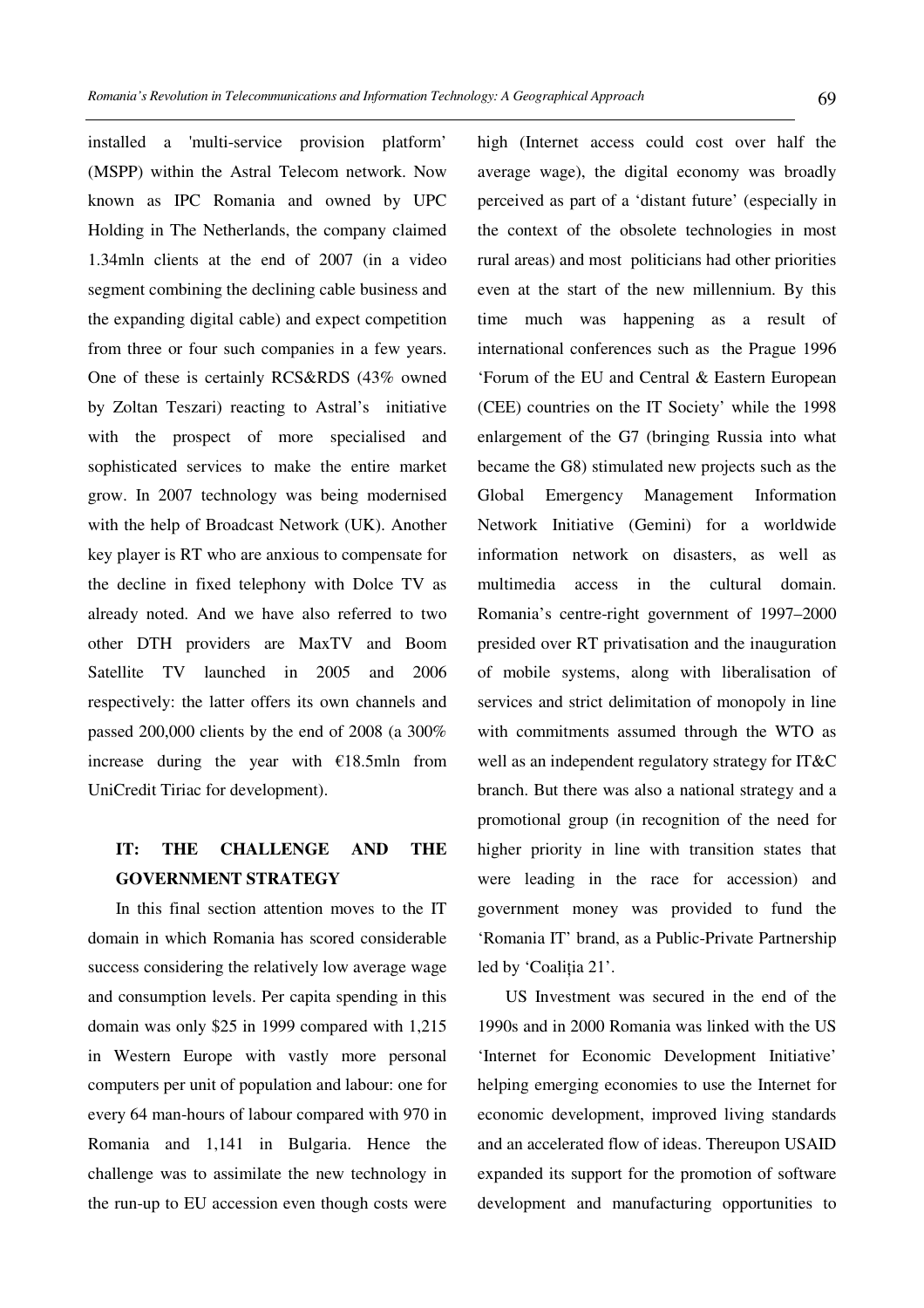American companies and entrepreneurs through the Romanian-American Capital Trade & Development Group. USAID also assisted IT associations in advancing competition worldwide, education and training for entrepreneurs and expanding e-commerce and e-business in Romania. And there was also a focus on developing IT in remote areas including micro e-commerce, tele-medecine, distance education, environmental surveillance and access to government services. Also in 2000 Fujitsu Siemens Computers donated mainframe computers to technical universities in Bucharest, Cluj and Timișoara to help train specialists. And the Romanian-French Information Centre (Romfra) in Alexandria started a project on 'Information Technologies: A Bridge to the Third Millennium' on the basis of tendering organised by the South Muntenia Regional Development Agency.

### **The Information Society**

The ideal of the 'societatea informatională' was energetically promoted by the 2000-2004 Năstase government (through IT minister Dan Nica) recognising the potential for job creation and dynamism affecting all economic sectors, administration and culture. A 'Group for the Promotion of IT in Romania' was established under the prime minister with the theme of 'The Knowledge Society 2001–2010'. Romania's national strategy was to introduce IT into the education system; create cyber-centres and technology parks; provide a national virtual library and IT centres easily/freely accessible to citizens; and secure operational legislation and an institutional framework with a unitary character integrated at the scale of entire national economy. Other issues were the development of communications in rural areas and upgrading radio/TV networks. A significant achievement was the inauguration of websites in 2003 for government information (e-guvernare.ro) and public acquisitions (e-licitatie.ro). The latter has certainly simplified interactions between administration and business. Seen internationally as good practice, electronic procurement has exerted a positive impact on bureaucracy and helped the struggle against corruption. Meanwhile, application forms are available electronically (autorizatiianta.ro) e.g. for customs, driving licences and road transport goods authorisations (with the latter facility widely used by international transporters); also security guidance for administrators through the Centre for Expertise & Response to Security Incidents (ceris.ro) and the anti-fraud project to protect suppliers and consumers (e-frauda.ro). The effort in education was continued with a programme to connect all schools to the Internet by the end of 2002 and in connection with the subsequent development of school computer networks a \$200mln scheme was launched for high schools and secondary schools in 2004. A national IT centre equipped with high-performance computers became involved with universities, research institutes and industrial partners in 2001 (with smaller networks provided as a virtual environment for education).

 In addition to leisure activity, there is much business-related use of computers and the Internet (including 75% of SMEs, a quarter of whom get information from government this way) while 'ro' domains increased from 16,600 to 62,000 during 2000–4. Electronic commerce doubled in value from  $\epsilon$ 2.5 to 5.0mln during 2002–3 and reached €6.25mln in 2006 (mostly linked with CATV and mobile phones) while constrained by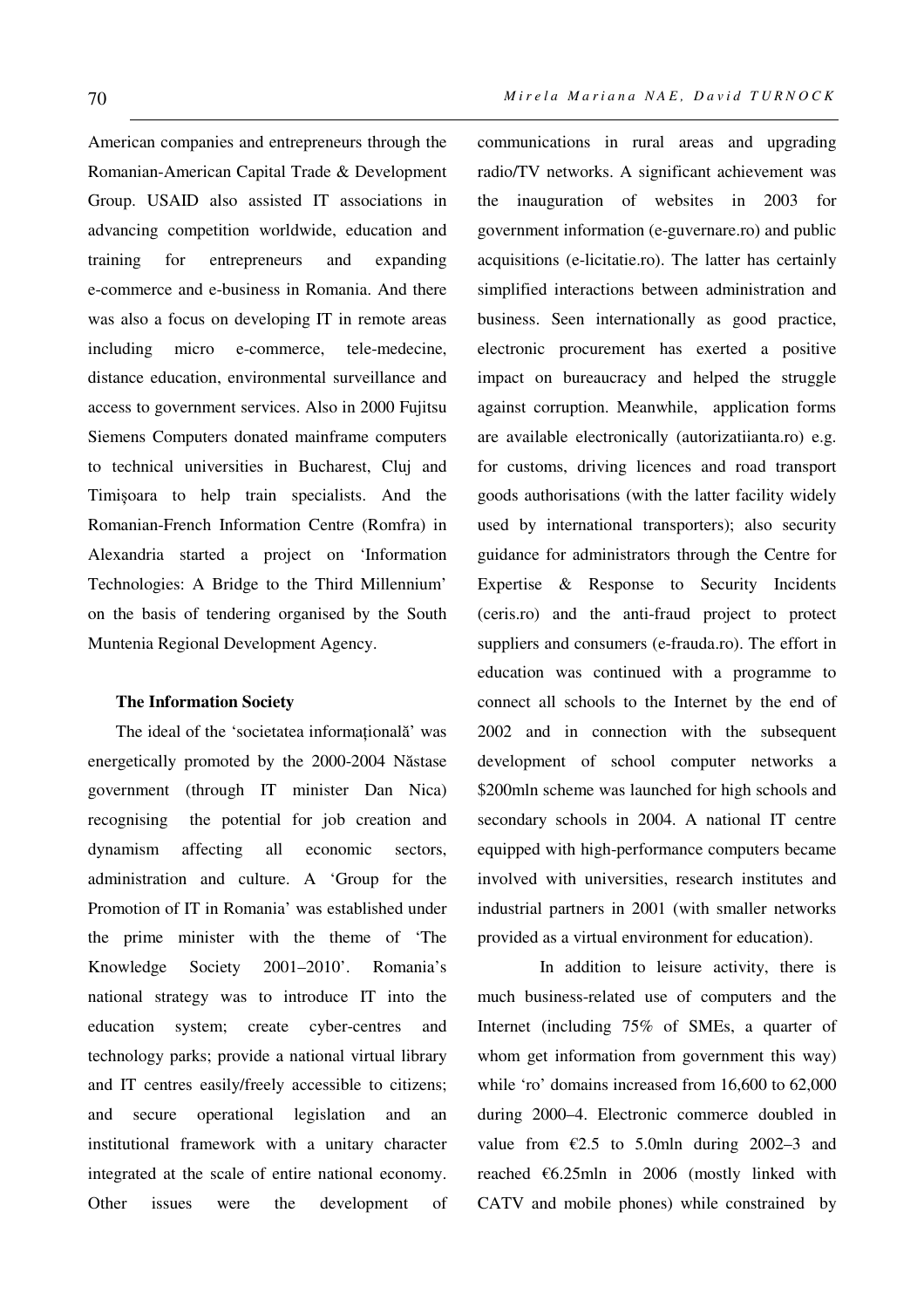limited use of bank accounts and credit cards. Online shopping opportunities include Marius Ghenea's clothing/footwear business which followed the electronic /home appliance division electrofun.ro; while three IT retailers have organised online facilities: altex.ro (with an €0.4mln development to boost online sales); e-flamingo; and upshop.ro (by K-Tech). Vlad Stan recently disposed of his successful Vodabet Media business launched in 2000 which expanded into a large online industry involving acasa.ro as well as ele.ro (for women) and smartbuy.ro which compares prices. Total online sales were expected to rise from  $€0.25$ mln to  $£1.0bh$  during 2008-10 (excluding bill payments) although the recession may now inhibit such growth.

54% of public institutions had Internet access in 2001 rising to 84% in 2003. In 1999 Mangalia took the unusual initiative of installing a video camera (covering 500sq.m) on a pillar beside the town hall, linked to the mangalia.ro website - enabling people to wave at relatives abroad watching on their computer screens! For Romanians without computers there are widespread cyber bar/café facilities, with more specialised facilities such as the 'Internet Shortcut': a salon in Bucharest's Ambasador Hotel (within the capital's 'zero perimeter') with computers connected to world information networks. FX, whose network includes Brașov, Constanța and Ploiești has a strategic partnership with Compaq (the prestigious American hardware manufacturer) to make the latter's high speed computers and latest technology available. BB Internet access from fixed points has surged from a symbolic 0.04% of households at the end of 2003 to 4.34% in 2005, 23.02% in 2007 and 30.36 in 2008: a total of 2.51mln connections (Ancom 2009, p.60). However this involves a range of systems by BB providers numbering 599 in 2005 rising to 1094 in 2008 (Ibid, p.54). Meanwhile the total number of BB Internet users reached 1.20mln at the end of 2006 (the increase of 0.73mln during the year giving 150% growth over 2005) including mobile phone users with CDMA/3G technology. Internet access was initially secured through RT phone lines, but cable systems then provided access and now wireless technologies are being more widely used (RT will offer their Click Net service using DSL a new high-speed technology  $-30$ megabits/sec). The 2.51mln Internet connections quoted by Ancom for 2008 showed a big increase in UTP/FTP cable and satellite (from 0.10 to 1.27mln during 2005-8 while the figures for coaxial cable are 0.25-0.47mln) (Figure 1). It must of course be emphasised that the number of people accessing the Internet is far greater than the figures for Internet connections would suggest. Thus 100,000 official Internet subscriptions in 2000 went along with a penetration figure of 0.7mln (rising to 1.4mln in 2002 and 5.0mln in 2004) arising e-mail accounts linked with the workplace including institutes and universities.

Very significant is the rapid development of neighbourhood cable-based networks (covering an estimated 130,000 subscribers at the end of 2005 but 280,000 six months later according to the regulator Ancom) which arose through the initiative of local entrepreneurs who acquire connections from individuals on the basis of reducing their costs; while the resulting networks are sold on to bigger organisations so that RCS&RDS for example was able to acquire Interlan after the latter had first gained control of 30 small providers including the Bnet, Hi-Fi, RTA and SMN networks in Bucharest.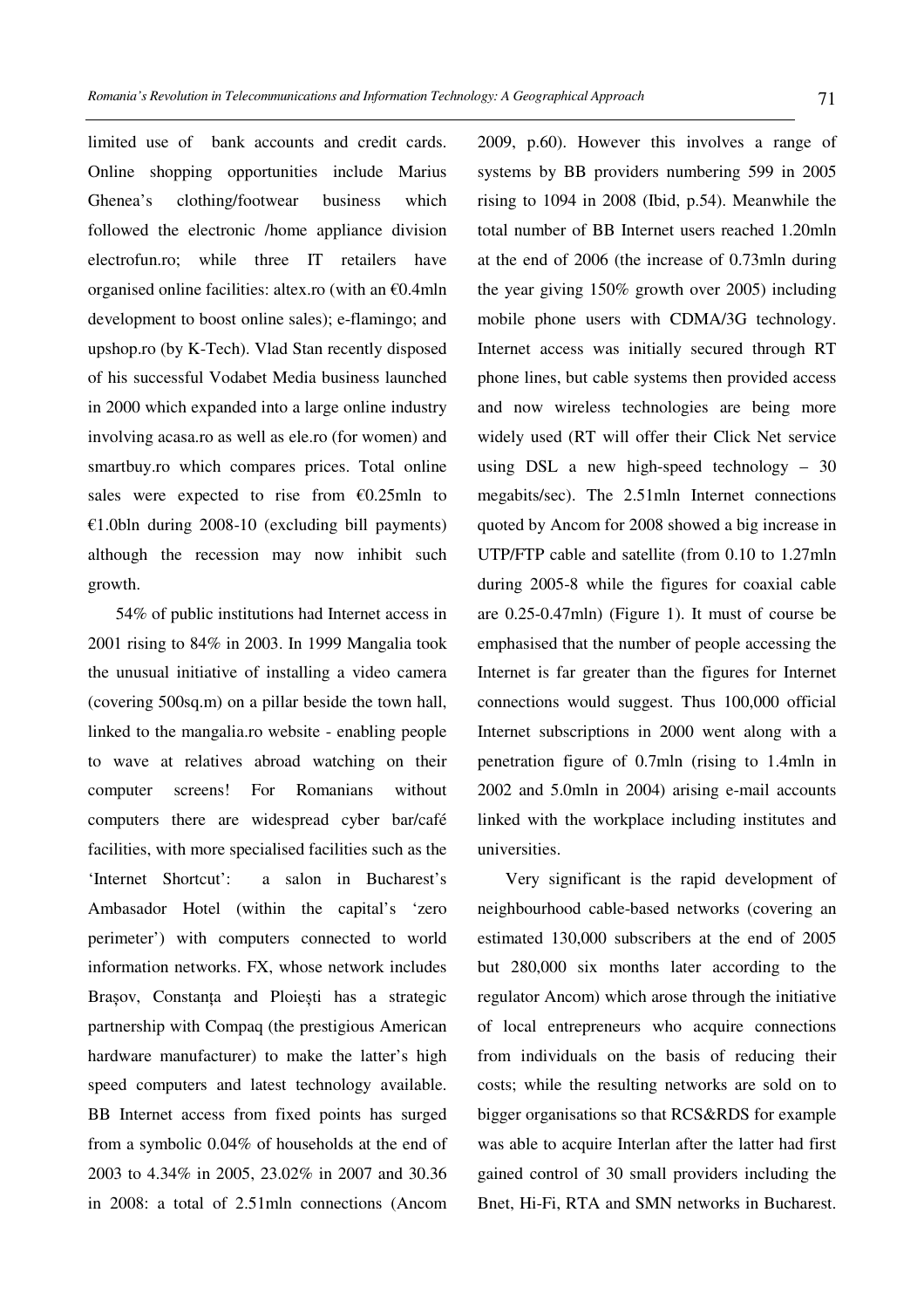Meanwhile, Air Bites (Swisscom owned) acquired the Cip Net, Get Net, Link Explore and Net Quest networks in Iași (Business Magazine Review 2009). Such local/housing estate networks of the 'reţea de cartier' type number some 600 nationwide and account for some 0.13mln Internet users (over half in Bucharest). The service providers have been very successful with Evolve Telecom worth €3.0mln (after 700% growth in 2006, with  $\epsilon$ 1.0mln profit) on the basis of its networks in nine towns (attracting 19,000 subscriptions) with three more planned. At the same time the infrastructure requires substantial improvement e.g. to boost the availability of optical fibre cabling in the cities; a matter which is being addressed in Bucharest through a €200mln 'Net City' contract with UTI in 2007 to involve all the

streets in the capital: a system of over 1,400kms due for completion in 2012 (www.net-city.ro); following the initial 12km pilot for B-dul.Unirii and other city-centre streets including Cal.Dudești. Over the country as a whole there is a government programme supported by the present prime minister Emil Boc to expand the network of 'hotspots' for use by computers/laptops equipped with 'Wi-Fi' so as to enjoy free access to the Internet through the wireless system. 95 already exist in hotels, parks, Internet cafes and universities (including 20 in Bucharest, 20 in Brașov and 22 in Cluj, Constanţa and Timișoara together) but the intention is to expand the system nationwide to some 350.



*Fig. 1.* **Internet Connections by the connections' modality** (radio, coaxial cable, Wi-Fi, optic fibre, cable UTP/FTP) **in BB system** (2005-2008)

#### **A New Government Strategy**

There has been a great improvement during 2006-8 through falling costs for computer acquisition (also mobile phones and CATV), a better supply of information and a new class of young people keen to use virtual space. But the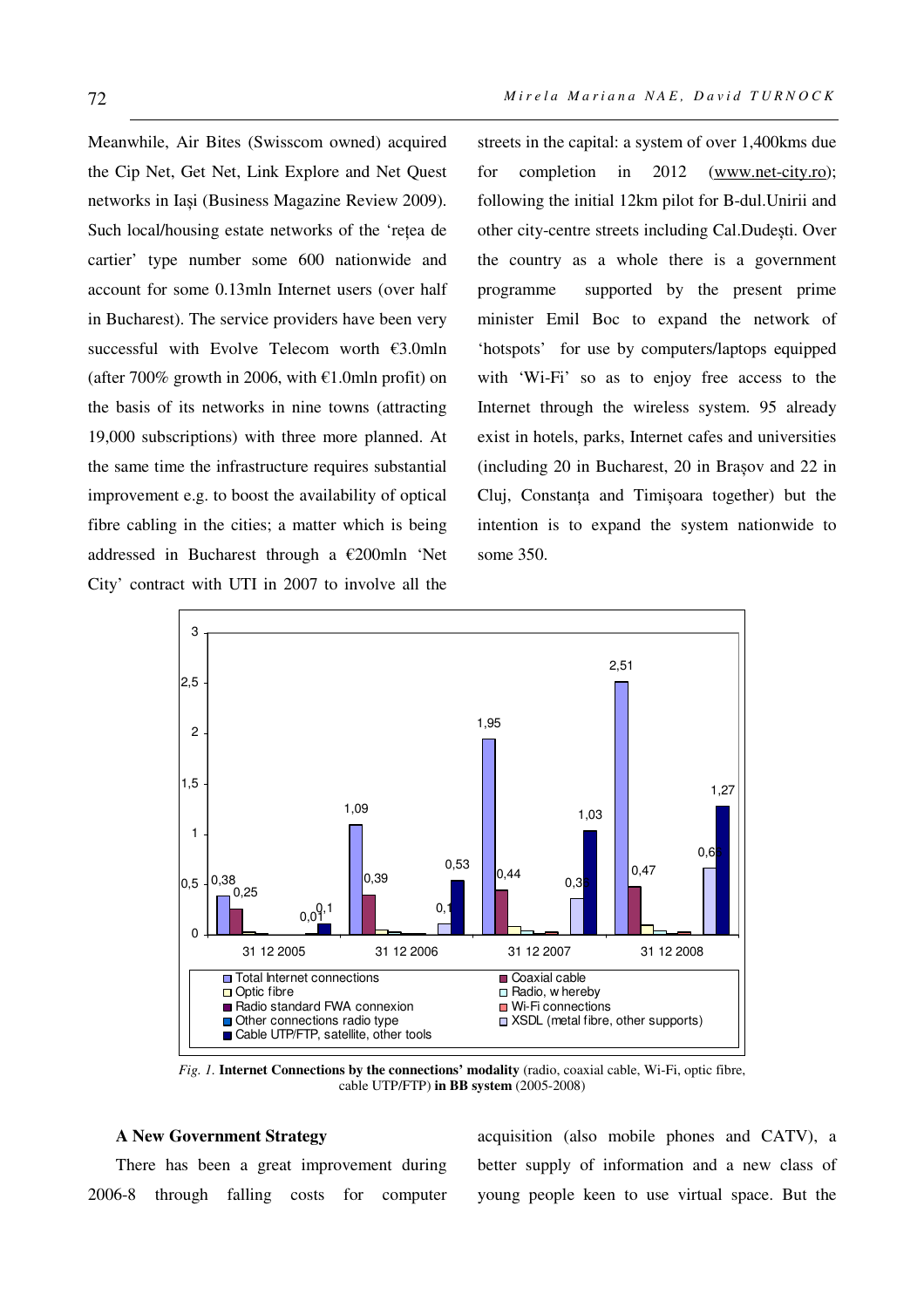penetration rate is still low by European standards due to late liberalisation of the market (2003), the late launch of DSI (2005) – with implications for the development of electronic services using electric radio frequencies – limited BB coverage and relatively low incomes in rural areas. There are big variations according to age with a third of all teenagers using computers in 2002 and a quarter in the 20–29 age group, but just  $4.0\%$  for the 40–59 age group and 1.0% for the over-60s. Also the percentage for males (16) was double that for females. Moreover, the figures were inflated by people surfing the Internet only occasionally, with a roughly 2:1 ratio between regular and occasional users i.e. 16% and 8.0% of the population respectively in 2003 (20% and 10% in 2004). There are also wide variations across Romania. After Bucharest and Ilfov (where fewer than 20% of the population lack such access) there is a large relatively well-favoured group of counties in the 20- 40% bracket (Arad, Brasov, Călărași, Constanta, Dolj, Galaţi, Harghita, Hunedoara, Maramureș, Mureș, Sibiu, Timiș and Tulcea) followed by Alba, Bihor, Bistriţa-Năsăud, Caraș-Severin, Dâmboviţa, Ialomita, Iași, Prahova, Satu Mare, Suceava and Teleorman in the 40-50% group. All the other counties have 50-80% lacking access and clearly merit priority but it is interesting that this includes some relatively well-developed counties like Argeș and Vâlcea (the others are Bacău, Botoșani, Brăila, Buzău, Covasna, Giurgiu, Gorj, Mehedinți, Neamț, Olt, Sălaj, Vaslui and Vrancea), where the situation could be affected by the mountainous terrain making it difficult for telecommunications to penetrate all the valleys (although there will always be anomalies arising over investment opportunities; just as the ownership of IT&C equipment will

reflect spending power which may enhanced disproportionately in border counties like Arad and Timiș with relatively easy opportunities to work abroad). However the Boc government is committed to improve access to BB during 2009-15 with increased penetration (particularly in the more backward counties in order to raise the overall national rate to 40% in 2010 and 80% in 2015k while at the same time the public should enjoy better on-line services (including more company websites) and improvements should be made in education and training. There will also be particular attention to small/medium-size enterprises on which the country's economic future depends quite heavily, as well as business and government generally (Government of Romania 2009).

# **COMPUTER AND SOFTWARE COMPANIES**

This market was valued at \$235mln in 2002 with 45% supplied by local system integrators including many original equipment manufacturers while the imports were dominated by such US suppliers as Cisco, Hewlett Packard and IBM. The number of personal computers increased slowly at first but the expansion is now more rapid. From 0.7mln in 2001 the total reached 2.1mln in 2003 subsequently boosted in 2004 by a \$260 subsidy to help students from poor families. In the second quarter of 2005 the computer market rose 50% year on year with the top five: Ktech(UltraPro) 11.7%, Flamingo 11.6% (a remarkable success by a business started in 1995 by three polytechnic students), Altex Davio 11.4% (produced in Bucharest by Complet Electro Serv), RomSoft Computer Warehouse 10.9% and Hewlett Packard – the best placed western manufacturer – with 9.0%.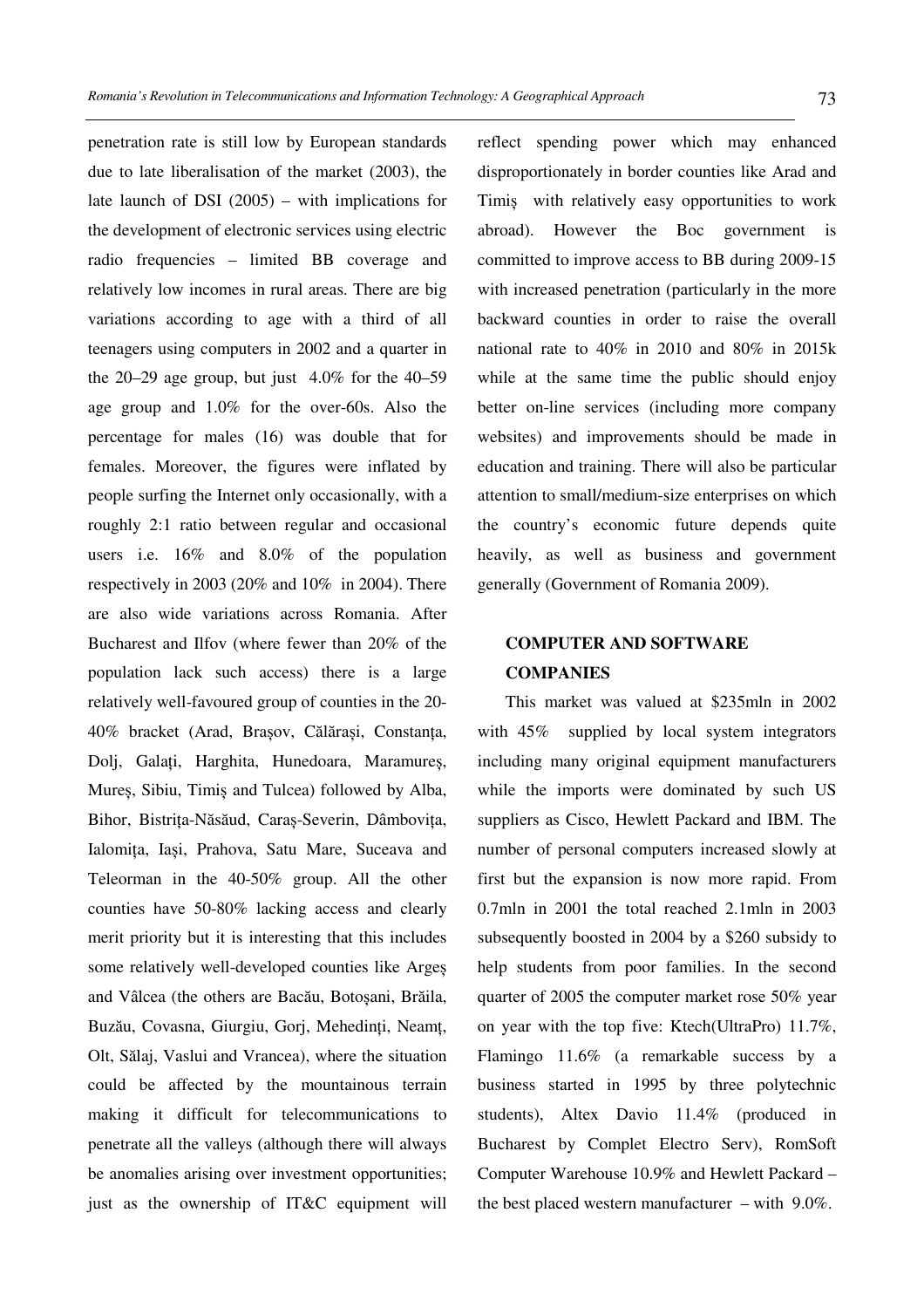*IT Companies.* Much of the equipment required for Romania's IT&C sector is imported. Omnilogic was formed in 1992 to trade in IT&C equipment and established contacts with leading manufacturers including Hewlett Packard, IBM and Dell. It became a leader in the Romanian market with a skilled management team selling through some 800 partners and scoring a turnover of \$120mln in Romania and CEE in 2004. Some foreign firms have their own offices in Romania like SAP (Germany) – selling software licences, including in 2005 basic packages for medium-sized companies. Alcatel have been installing software for rail control systems at Arad, Brașov, Bucharest and Timișoara. They have also contributed to a  $E1.0$ mln investment in an R&D centre in Romania for advanced/safe rail control systems and hope for further collaboration with the national railway company SNCFR in future. But there is also a major home-grown software and IT industry employing around 13,000 in 1999 (62% in Bucharest) in 1,200 companies (77% with fewer than 10 employees; 20% with 10– 20 and only 2.5% with over 100) building from scratch since 1989.

The market was initially limited because large companies tended to create their own software departments rather than use specialised companies: Romania was contributing only some 2.0% of the West European IT market. However with some 5,000 people producing 5.0% of GNP (90% based on private capital) the potential was considerable. In a situation where most small/medium-sized enterprises had only limited needs at the time and local government was constrained by small budgets for IT, western software companies arrived in the late 1990s to use cheap labour (Turnock 2007, pp.93-126). Several American Internet-related companies started up in 2000: 'dot.com' companies like ActionWatch, IT firms like Hewlett Packard and Motorola and manufacturing companies like Selectron: the \$10bln electronics firm in Timișoara employing over 2,600 engineers and operators (but owned by Singapore-based Flextronics since 2007). The software market was worth \$104mln in 2002 with local companies supplying a quarter: Romania gained a reputation for security software including anti-spam filters and virus checkers. A good example is the Softwin software and services company, started in 1990 by Florin and Mariuca Talpeș, which employed 700 in 2005 after achieving success with antivirus software since 'Antivirus Expert' AVX was launched in 1996 and distributed internationally from 2000 to compete with Symantec and McAfee. Renamed 'Bitdefender' in 2001, when 70% of its turnover came from exports, the business has now been separated from Softwin and attracts foreign shareholders who have pushed its total value to over \$100mln. It has a presence in Silicon Valley seeking to boost its world market share from two to five per cent. Similar success has been achieved by Ascenta software solutions, Intuitext educational software and Paxato call centre services; while RomSoft of Râmnicu Vâlcea – makers of Oracle software – are doing well with their EU-standard products expected to boost 2007 turnover to €12mln (30 per cent up on 2006). Despite President Băsescu's frank admission that pirated Microsoft software helped Romania build a vibrant technology industry – helping the younger generation discover computing – the company is planning a  $E13.1$ mln technical support centre in Bucharest to serve corporate clients in France, Germany and US. This could provide 750 jobs; while Ericsson are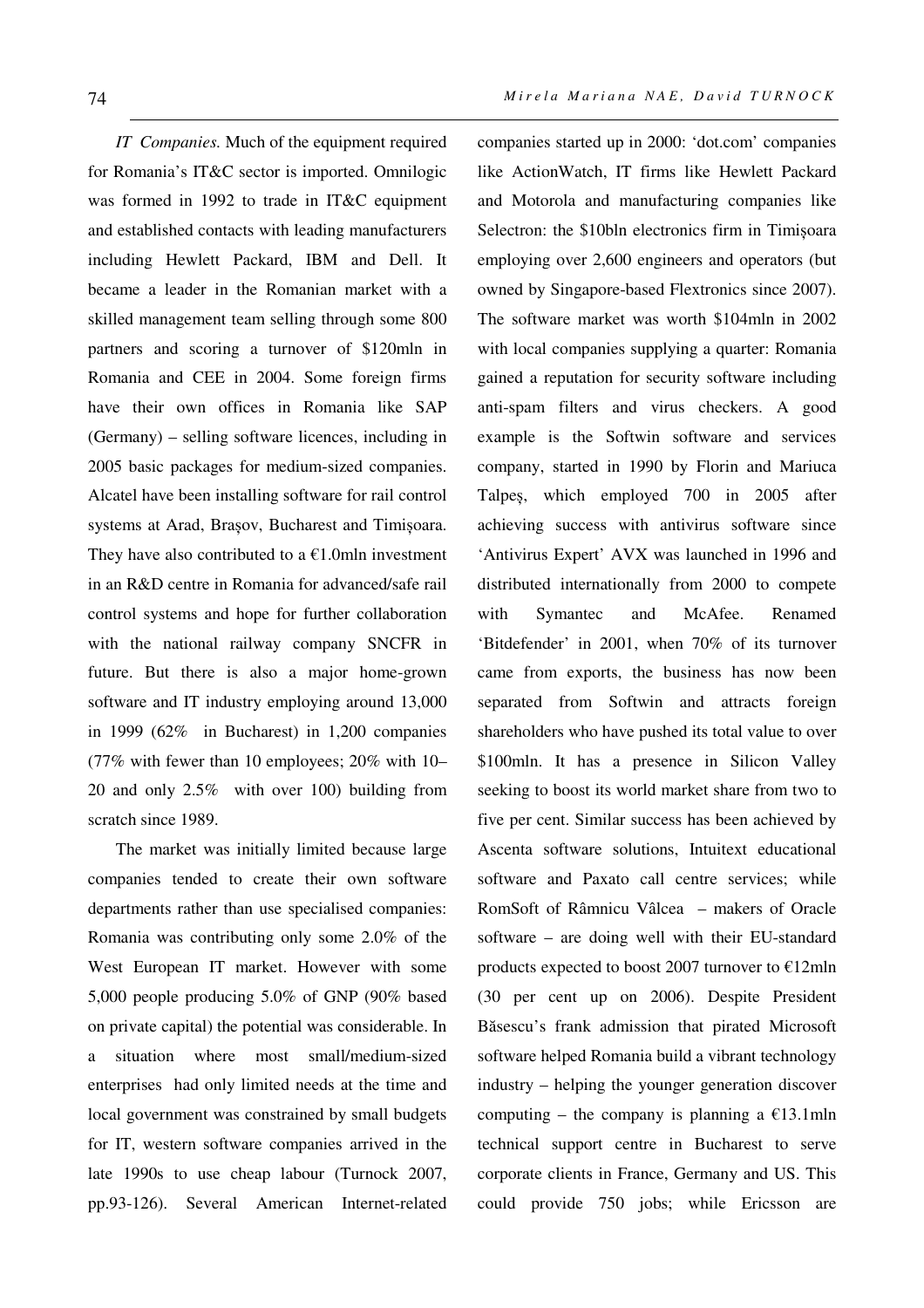interested in global support centre taking advantage of low taxes

#### **Software Development Companies**

These now number some 2,000 in Romania – many exporting to the EU and North America – employing well over 50,000 IT specialists. German companies were prominent by 2001; attracted by a favourable business milieu with low costs and young, skilled labour with extraordinary competence in foreign languages. ADTI is a French company involved in radio communications and systems providing software and expertise for the regulation, modelling, planning and measurement of all networks. But there has also been an American invasion involving Cisco, Compaq, Hewlett Packard, IBM, Oracle and Microsoft, as well as Motorola which has a software development centre in Bucharest for digital signal processors (Turnock 2009, pp,144-9). Exports are helping to drive the growth in IT services and 97% of software/solutions exports in 2003 were performed under outsourcing. With 75% of the business involving EU member states, Romania can offer advantages over Asian countries in geographical and cultural proximity and high quality services. Romania is a rival of India with lower costs and the availability of many people with foreign language skills and good technical training. Indeed, in 2007 Wipro (India's biggest software producer and servicer owned by Azim Premji: India's Bill Gates) established a BPO (Basic Processing/Outsourcing) unit in Bucharest in 2007 employing 150 with the prospect of an increase to 600 by 2010: this location was preferred to Budapest on the basis of language skills and competitive wage levels. A major exporter is Siveco (a leading Romanian integrator of software applications) which is expanding in Bulgaria (acquiring the well-connected Latona company for  $E2.0$ mln) as well as Croatia and Ukraine with the help of \$12mln capital from its shareholders Polish Enterprise Investors and Intel Capital. Some of the leading Romanian firms providing IT solutions and services have been acquired by foreign companies. Forte IT solutions provider was started in 1990 by employees of the Băneasa computer factory and was later acquired by Siemens Business Services for €10mln enabling the latter to become the third leading international player on the domestic market after Hewlett Packard and IBM. And Radix, a Romanian IT solutions/services company which was formed in 1993 and gained custom from high-profile customers including Coca-Cola, Electrica, Hidroelectrica, Mobifon and SNCFR, has been acquired by the global provider Ness (and placed under its Dutch subsidiary Ness Technologies) for  $\in$ 4mln, plus  $\in$ 3.0mln if performance goals are realised over two years; such are the synergies available in the region.

Partnership is another strategy e.g**.** the rapidly expanding Systems Plus Group (working on distribution and integrated systems for customers such as Auchan, Bancpost, BRD and Rompetrol etc) have a partnership with Hewlett Packard and are also the main Romanian dealer for Dell computers. Development has occurred mainly in Bucharest but some of the American companies already listed have gone to Brașov, Cluj, Iași, Oradea and Timișoara as well as Bucharest (IBM have an IT Center in Brasov as part of a global network of 80 such centres; while software developer IP Deval of Bucharest was acquired in 2008 by Enea who are now opening a branch in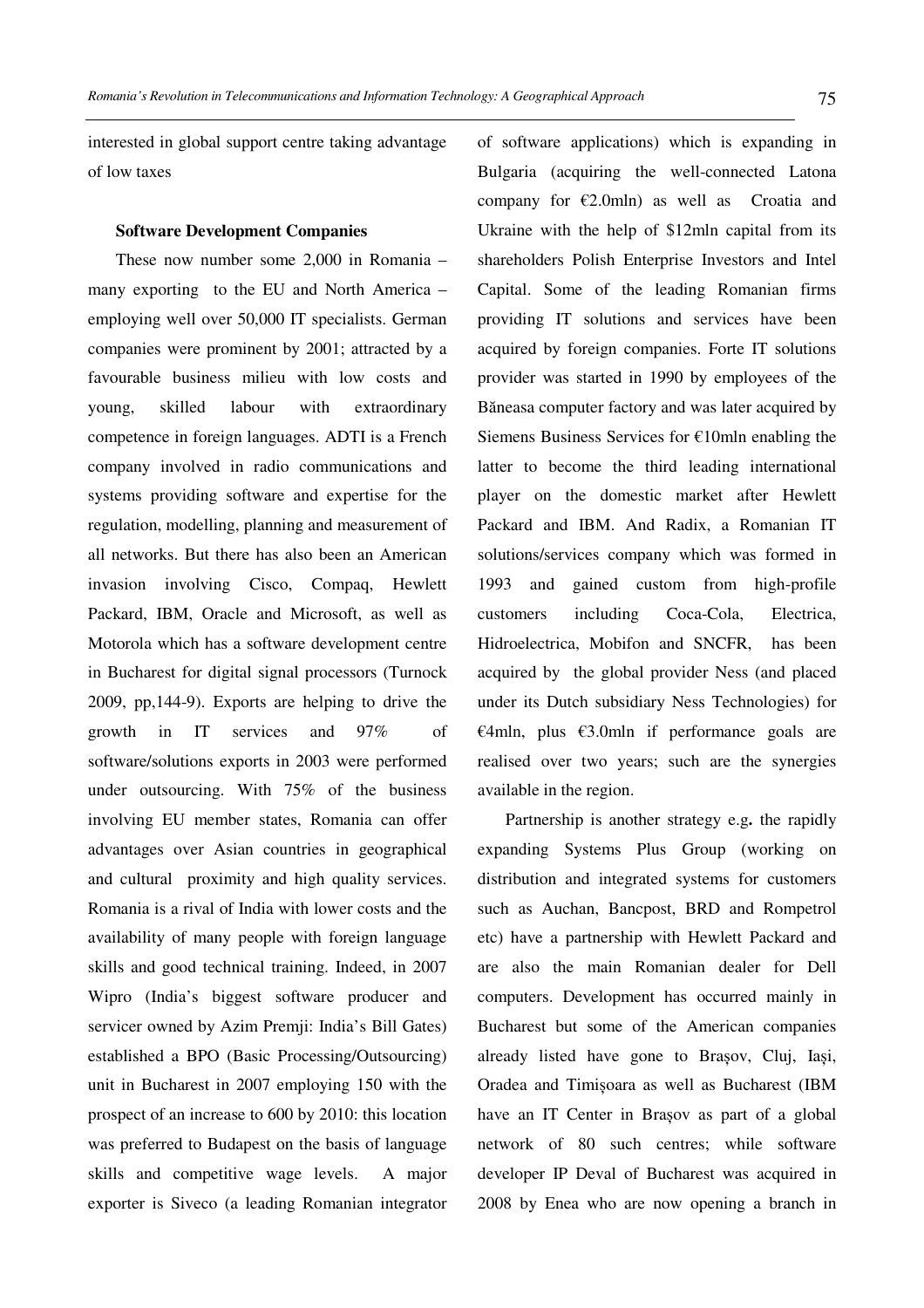Iași). Cluj is to be the base of European operations for the Indian research/analysis company Evalueserve who expect to employ 300 by 2012 in a BPO project extending into a KPO (Knowledge-Process-Outsourcing) operation. Cluj has also been favoured by General Electric's Genpact organisation for business services and technical solutions with BPO established not only in Bucharest in 2005 (employing 650), but also in 2007 in Cluj where several hundred jobs may be created. Great emphasis was placed on a large international airport (hence Brașov and Iași were eliminated) as well as a good business environment, language skills and a supply of university graduates. Other companies like Wipro will almost certainly develop in the provinces eventually to take advantage of lower labour costs.

## **Conclusion**

Romania can now boast a dynamic IT&C sector with the number of companies exceeding 7,300 in 2003, including 400 Internet service providers (in addition to the software development companies already referred to), and a market valued at  $\epsilon$ 800mln in 2004. There is a high degree of concentration in some sectors with the top ten firms in IT services (including Forte, S&T, Siveco and Softwin) responsible for 70% and the situation changing fast with some new entrants moving quickly through the rankings. To assist future growth GECAD Software has launched a high-tech business incubator project to help software firms develop in a business environment - in partnership with venture capital institutions like MCI Management (Poland). The labour force is a major asset: with the advantage of a large pool of highlyskilled labour in engineering and electronics manufacturing as already noted, Romania claimed some 50,000 specialists in the IT sector in 2002 and the figures nearer 100,000 are now being quoted. The 2002 figure included some 16,100 certified specialists in the IT domain, placing Romania in sixth position in the world after USA, India, Russia, Ukraine and Canada – and ahead of the UK with 15,000. However, a great danger was posed by the lure of more attractive wages in the western countries. In the first years of the new millennium up to 40% of the 5,000 IT graduates produced each year (at a cost of \$60mln) were going abroad, mostly within two years of graduation. A study by International Data Corporation requested by Cisco Systems (world leader in the field of Internet networks) revealed a deficit of 1,500 specialists in 2000 – the weakest link in Romania's Internet development programme – and the education minister made a plea for American IT companies to invest more so that these people could be employed within Romania. There was also a belief that local government could employ many more IT specialists as the budgetary position improves. A survey in 2004 showed that IT employed over 30,000 (earning \$122mln) with 10% annual growth expected.

Labour is still an attraction in terms of cost and quality, but IT salaries have risen very quickly with the rapid growth of recruitment: 13,000 in 2000 to 60,000 end 2008 with the extra burden of rising social security contributions (salaries now account for 60-70% of the budget for software developers). While further foreign investments are mooted, with a possible German assault on Romanian telecoms (e.g. by Deutsche Telekom) there is certainly a slowdown in acquisitions and Siveco (the biggest Romanian software company) up for sale. On the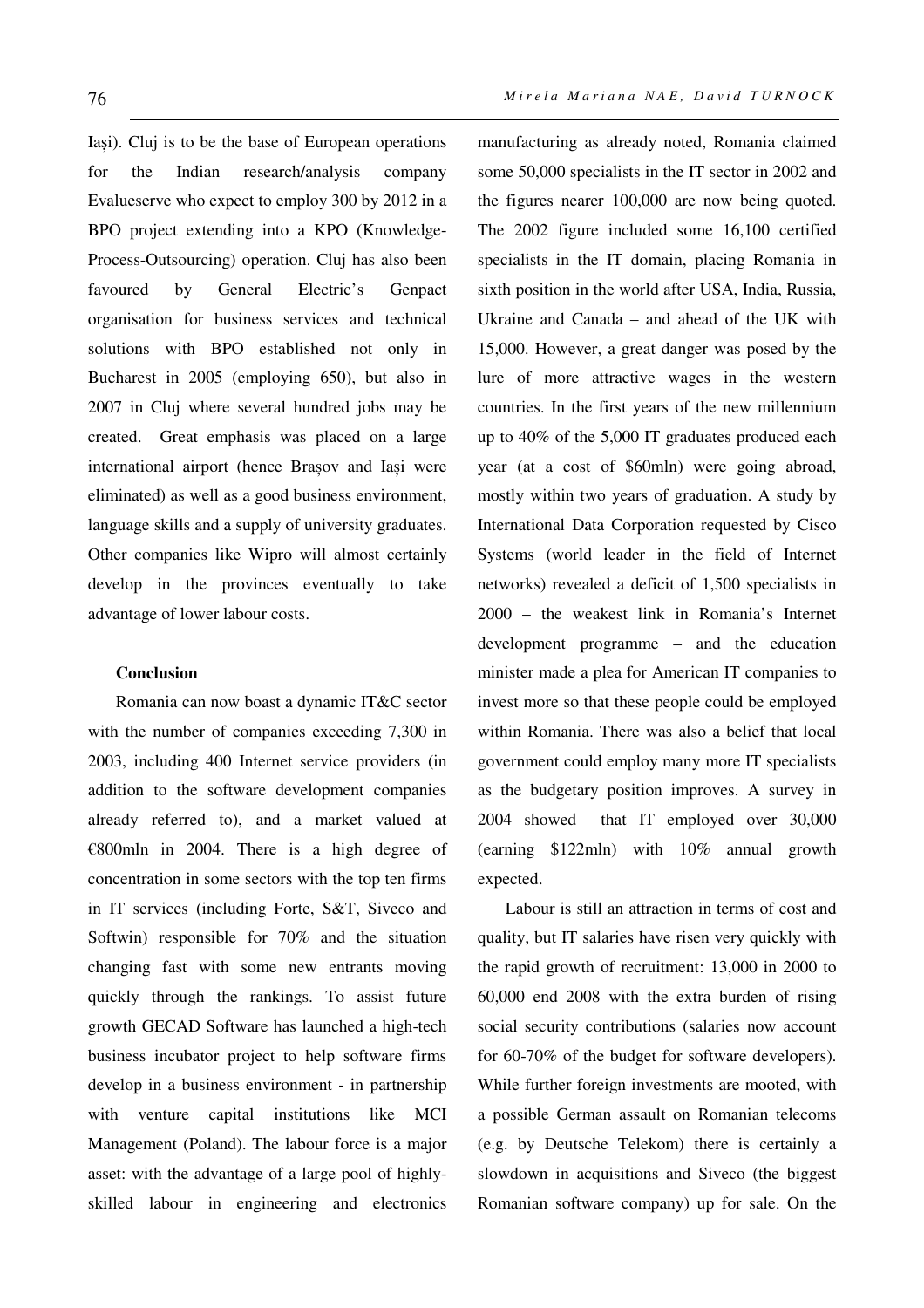other hand some companies are still recruiting since French-owned Ubisoft Romania which sells videos and computer games is increasing its workforce in Bucharest and Craiova to 800 while the global PC producer Lenovo (enjoying buoyant sales through most of 2008, especially for laptops) sees growth continuing in a country still catching up on computers and IT expenditure in general, not to mention public sector computerisation. For the moment however the shopping chains are certainly cutting back While RTC Group's Diverta company is investing €100,000 to start an 'Ideea' chain selling Apple products, RomSoft's 'Depozitul de Calculatoare' chain slimmed down from 105 shops

in early 2008 but 87 in October 2008 when a further 12 were closed (and four others closed for relocation due to unrealistically high rents) in readiness for a 40% decline in sales (year on year) in the first half of 2009. The company think there is still demand but harsher financial terms mean that new contracts are down 90%. Meanwhile 'Ultra Pro Computers' (K Tech Electronics) have declined from 55 to 43 units during the first quarter of 2009 and 'Twister' (Tornado Systems) lost five of their 35 units in the half-year leading up to March 2009. Hopefully this will not unduly compromise the longer-term trend in what has been a remarkable transformation.

#### **BIBLIOGRAPHY**

- Ancom, 2009, *Piaţa de comunicaţii electronice din România: Raport de date statistice* (Bucharest: ANCOM)
- Bălan, Ș. & Mihăilecu, N. Ș., 1985, *Istoria stiinţei și tehnicii în România,* Editura Știinţifică și Enciclopedică, București.
- Boicu, L., 1955, 'Introducere a telegrafiei în Moldova', *Studii: Revista de Istorie,* 8, 279-305.
- Cebuc, A. & Mocanu, C., 1967, *Din istoria transporturilor de călători în România,* Editura Știinţifică, București.
- Crăciun, O., 1997, 'Modernizarea reţelei de telecomunicaţie a SNCFR', *Revista CFR,* 84(4), 3-10.
- Enciu, G., 1984, *Poșta și telecomunicaţiile în România,* Editura Știinţifică și Enciclopedică, București.
- Government of Romania 2009, *Hotărârea privind aprobarea strategiei guvernamentale de dezvoltarea a comunicaţiilor electronice în bandă largă în România pentru perioada 2009- 2015*
- Iacob, I., 2001, 'Infrastructures and integration', *Romanian Business Journal* 7(10), 12-3.
- Iordănescu, D. & Georgescu, C., 1986, 'Constructii pentru transporturi în România'*, Centrala de Construcţii Căi Ferate București*, Two volumes, București.
- Jensen, J. H. & Rosegger, G., 1978, 'Transferring technology to a peripheral area: the case of Lower Danube transport development 1856- 1928', *Technology & Culture,* 19, 675-702.
- Marinescu, C., 1995, *Poșta ambulantă feroviară în România 1869-1994,* Rodan Impex, București,
- Pencea B., 2006, *Averi de cartier*, viewed 12 July 2009, http://businessmagzin.ro/cover-story/averi-decartier-1052617.
- Perciun, N., 1990, 'Contribuţii la începuturile telegrafiei și poștei moderne în România', *Revista Istorica,* 1, 41-60.
- Turnock, D., 2004, 'Railway network development in inter-war Romania: economic and strategic motives', *Geographica Pannonica,* 8, 16-24.
- Turnock, D., 2007, *Aspects of independent Romania's economic history with particular reference to transition for EU accession*, Aldershot: Ashgate.
- Turnock, D., 2009, *The transition from communism to the European Union: restructuring Romanian industry and agriculture since 1990*, Cheltenham: Edward Elgar.